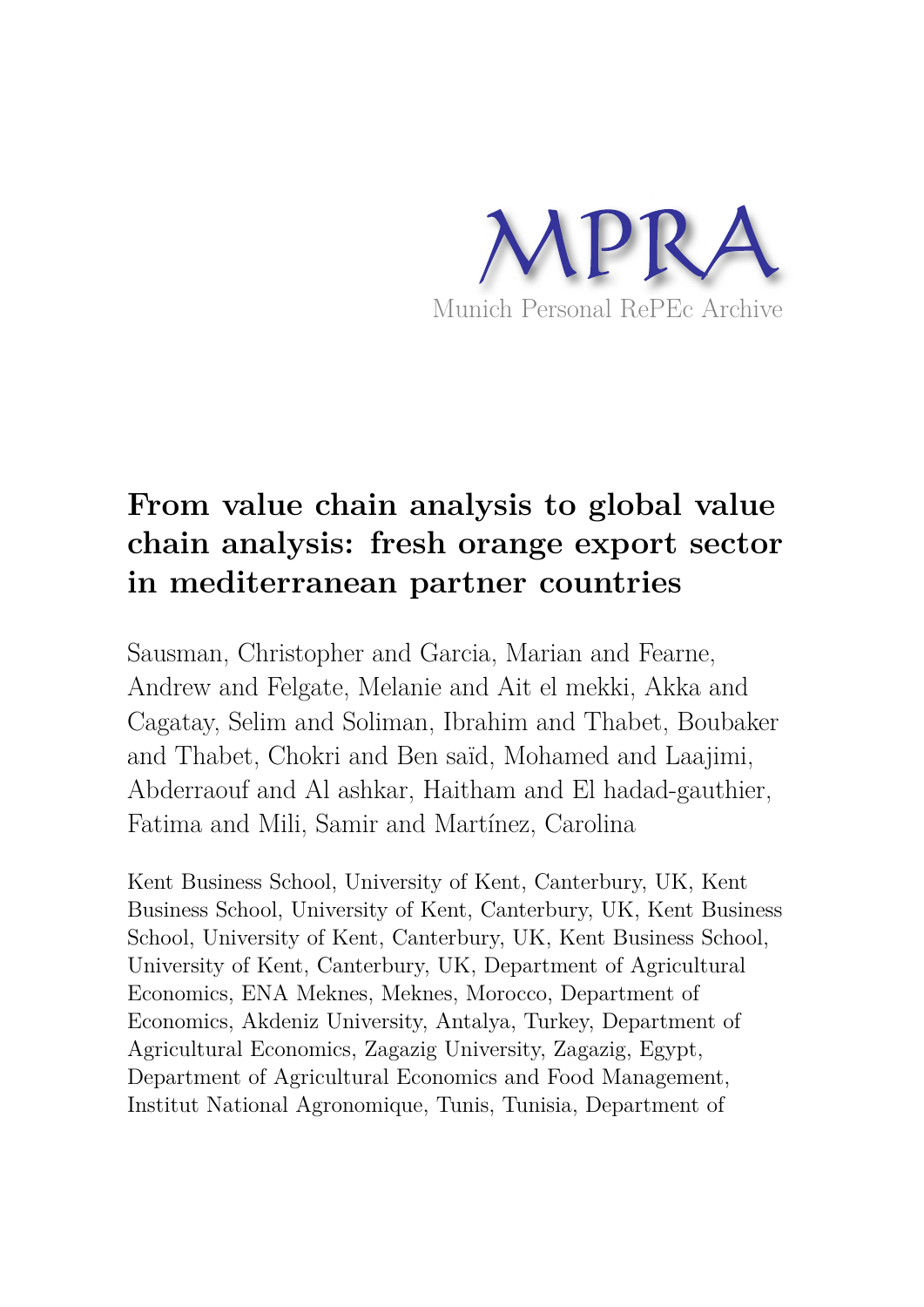Agricultural Economics and Food Management, Institut National Agronomique, Tunis, Tunisia, Department of Agricultural Economics and Food Management, Institut National Agronomique, Tunis, Tunisia, Department of Agricultural Economics and Food Management, Institut National Agronomique, Tunis, Tunisia, National Agricultural Policy Centre, Damascus, Syria, Mediterranean Agronomic Institute of Montpellier (CIHEAM-IAM), Montpellier, France, Centre for Human and Social Sciences, Spanish National Research Council (CSIC), Madrid, Spain, Centre for Human and Social Sciences, Spanish National Research Council (CSIC), Madrid, Spain

20 June 2015

Online at https://mpra.ub.uni-muenchen.de/66481/ MPRA Paper No. 66481, posted 07 Sep 2015 16:43 UTC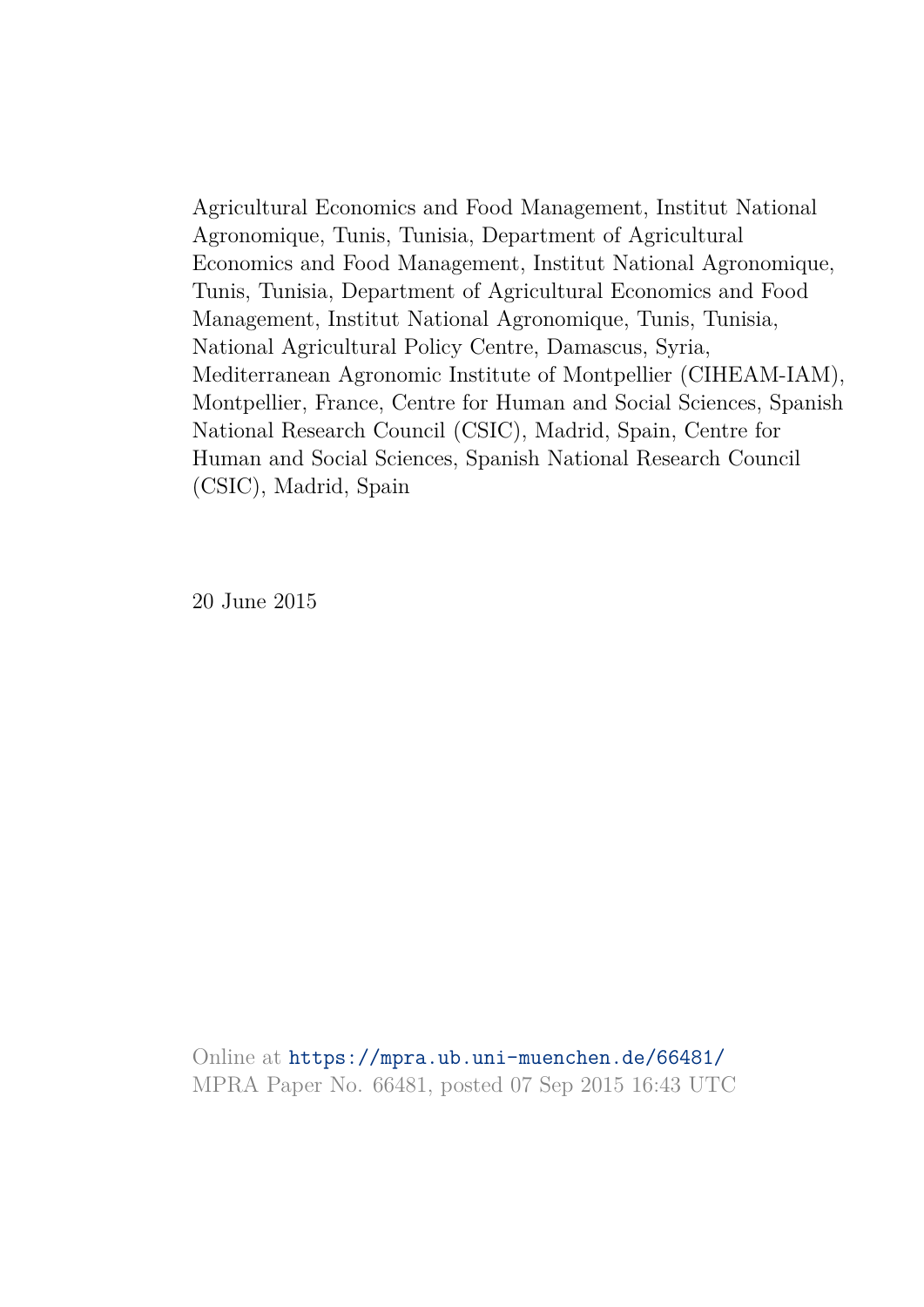## Chapter 8 From Value Chain Analysis to Global Value Chain Analysis: Fresh Orange Export Sector in Mediterranean Partner **Countries**

Christopher Sausman, Marian Garcia, Andrew Fearne, Melanie Felgate, Akka Ait El Mekki, Selim Cagatay, Ibrahim Soliman, Boubaker Thabet, Chokri Thabet, Mohamed Ben Saïd, Abderraouf Laajimi, Haitham Al Ashkar, Fatima El Hadad-Gauthier, Samir Mili and Carolina Martínez

#### 8.1 Introduction

Preceding chapters outlined some of the challenges facing Mediterranean Partner Countries (MPCs), from stubborn rural poverty to a crisis in its rapidly changing demographics. The region is facing a predicament over agricultural policy and competitiveness in its agri-food sector. MPCs and the wider region of the Middle

C. Sausman  $\cdot$  M. Garcia ( $\boxtimes$ )  $\cdot$  A. Fearne  $\cdot$  M. Felgate Kent Business School, University of Kent, Canterbury, UK e-mail: m.garcia@kent.ac.uk A.A.E. Mekki Department of Agricultural Economics, ENA Meknes, Meknes, Morocco S. Cagatay Department of Economics, Akdeniz University, Antalya, Turkey I. Soliman Department of Agricultural Economics, Zagazig University, Zagazig, Egypt B. Thabet · C. Thabet · M.B. Saïd · A. Laajimi Department of Agricultural Economics and Food Management, Institut National Agronomique, Tunis, Tunisia H.A. Ashkar National Agricultural Policy Centre, Damascus, Syria F.E. Hadad-Gauthier Mediterranean Agronomic Institute of Montpellier (CIHEAM-IAM), Montpellier, France S. Mili · C. Martínez Centre for Human and Social Sciences, Spanish National Research Council (CSIC), Madrid, Spain © Springer International Publishing Switzerland 2015 M. Petit et al. (eds.), *Sustainable Agricultural Development*, Cooperative Management, DOI 10.1007/978-3-319-17813-4\_8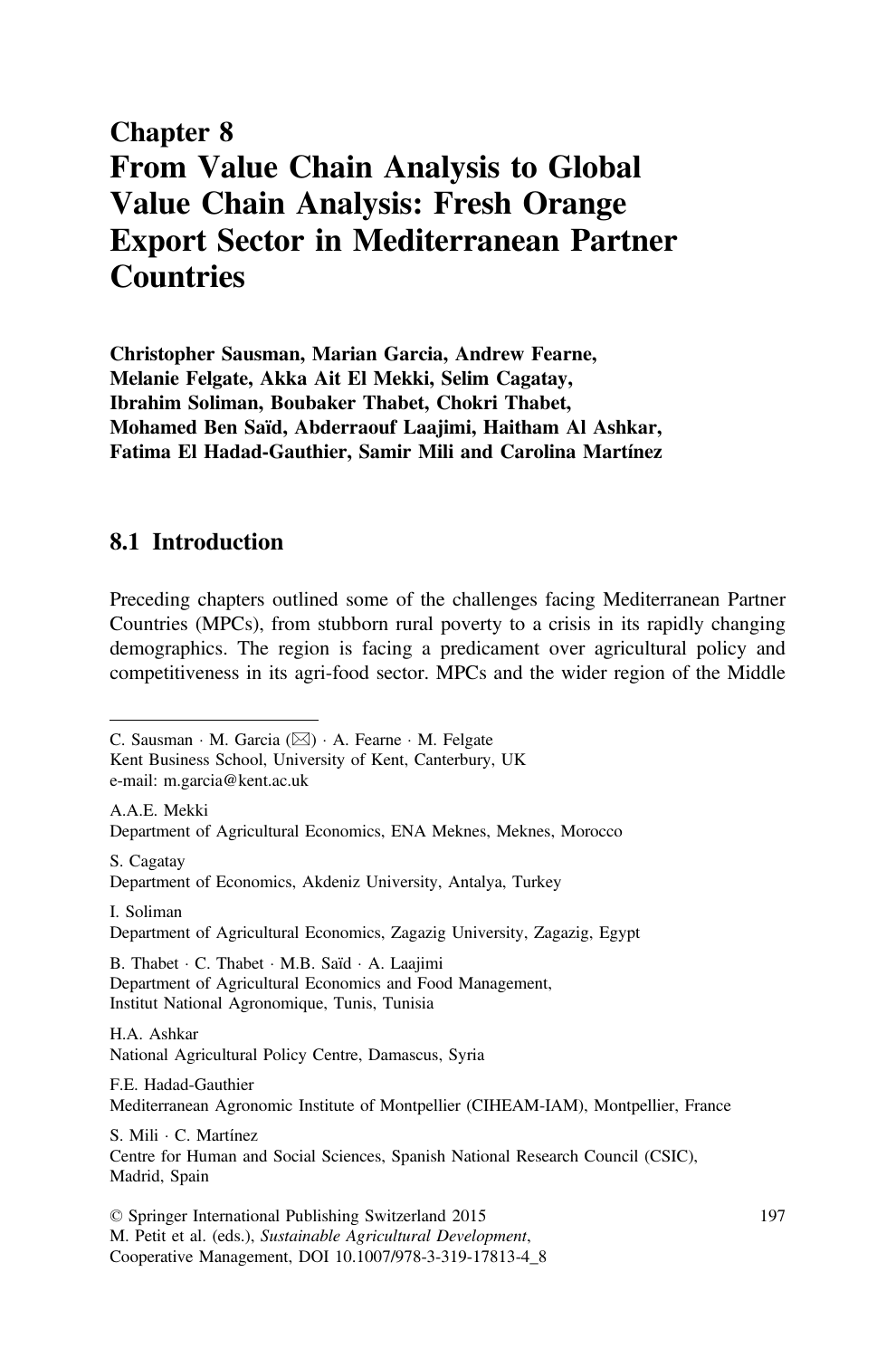East and North African (MENA) are failing to meet the challenge of averting heavy rural-urban migration and the current policy strategy has not brought the economic growth to the region that it desperately needs (Baldacci et al. [2008](#page-28-0)). Poor economic opportunities are pushing rural households into the city where instead of finding new prospects, poverty is merely concentrated in urban slums and unemployment continues to be a looming threat for the region (Nabli [2004](#page-29-0)). The population in MPCs that depend on agriculture coupled with a job crisis that must be confronted over the next decade suggests that the agri-food sector is, at least in the short term, the only realistic sector to bring economic improvements to rural areas in MENA. Yet growth in value-added agriculture in MENA is on par with sub-Saharan Africa and is significantly less than all other developing regions (Binswanger-Mkhize and McCalla [2010\)](#page-28-0). Agricultural policies in the region continue to link competitiveness, with volume being the overarching aim (Lindberg et al. [2006\)](#page-29-0). All of this suggests that the region presents fertile ground to test a new value-orientated tool that goes beyond 'conventional industry studies' (Kaplinsky and Morris [2002\)](#page-29-0).

The present chapter contrasts with other chapters in this book. Rather than an analysis from the subject area of economics, a method that is more aligned with the business management discipline is presented.

Using a methodology adapted from the work of Taylor [\(2005](#page-30-0)) and taken from the Supply Chain Management (SCM) literature, this chapter applies a Global Value Chain Analysis (GVCA) which identifies where value is created in the eyes of the end consumer and highlights bottlenecks based on the flow of materials, the flow of information and the strength of relationships between actors, from spot market and opportunistic to integrated and trusting relations. The contribution is primarily methodological in that it is an attempt to link process tracing and consumer-orientated demand pull concepts in the SCM literature (Collins [2009](#page-28-0); Fearne [2009\)](#page-28-0) with creating policy recommendations within the context of export competitiveness.

The chapter begins with a literature review of value chain thinking concepts and a review of past methodological approaches in the SCM literature to value chain analysis, leading to our justification for contributing to the literature with a sectoral level of analysis and combining it with qualitative key informant information to create policy recommendations. Then an overview of the fresh orange sector in the region is described and justification for using MPCs as a context is offered. Based on the methodology we adapt from Taylor ([2005\)](#page-30-0) which provides a multi-faceted view of the global value chain, a set of insights are gathered about the nature of value creation and where constraints exist. Resulting policy recommendations provide examples of how a value-chain-centric approach could be used to highlight innovative policy solutions to MPCs' agri-food export sector, for instance, disseminating consumer information to relevant stakeholders and incentivising investment in supply chain activities that add value for European consumers. A broad aim of our chapter is to generate a discussion over how value chain thinking can be used as a tool to inform policy debate.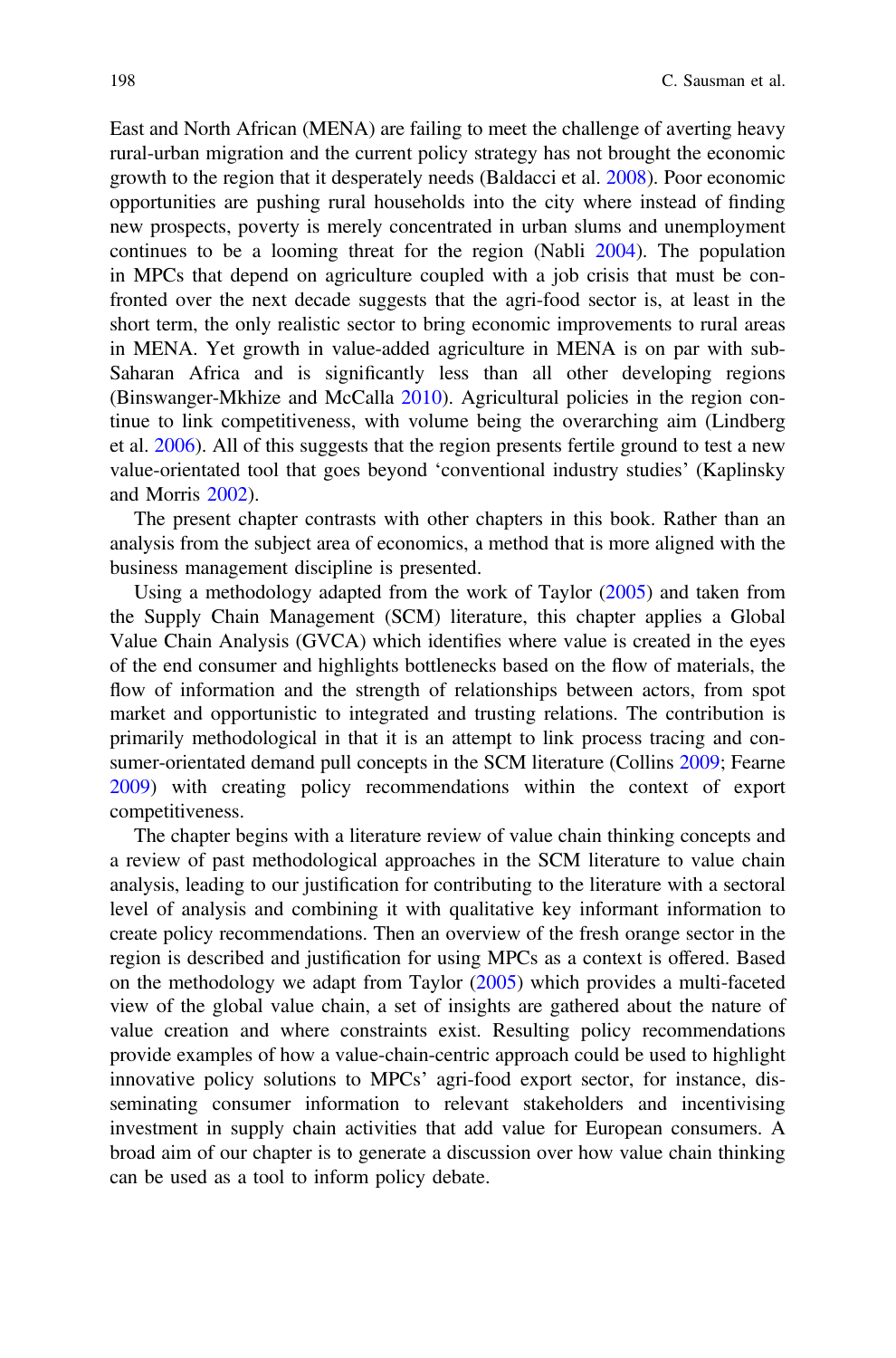#### 8.2 From Value Chain Analysis to Global Value Chain Analysis

The concept of a value chain was first introduced by David and Goldberg [\(1957](#page-28-0)) and popularised by Porter [\(1990](#page-29-0)). The value chain presents the input-output structure of supply chains as one which is composed of particular value-adding activities. Value chain thinking starts from the basic and widely held assumption that the value of a finished product is decided by the final consumer and thus, the value chain is defined as the activities that add value to a product from basic raw materials to the final consumer (Lindic and da Silva [2011;](#page-29-0) Slywotzky and Morrison [1997;](#page-30-0) Soosay et al. [2012;](#page-30-0) Walters and Lancaster [2000](#page-30-0)). It therefore advocates a *demand pull* strategy where consumer value dictates the value attributed to activities along the chain rather than a supply-push approach (Walters and Lancaster [2000\)](#page-30-0). The end result from this line of thinking is that all components of the value chain play a role in formulating and creating consumer value; therefore a weakness with one component has an adverse effect on the creation of value for the whole value chain.

Value chain thinking requires this broad analysis because constraints or opportunities can exist in any part of the chain (Campbell [2008\)](#page-28-0), rather than just focusing on a single actor which only tells a fraction of the story. Effective chain practises, built on holistic concepts of strong strategic partnerships founded on inter-firm trust and a high degree of quantity and quality in information sharing between firms, create a competitive advantage that, in turn, improves organizational performance, and conversely, a spot market relationship where little information is shared and relations are opportunistic and could have a detrimental impact on performance (Carson et al. [2003;](#page-28-0) Delbufalo [2012;](#page-28-0) Dyer and Singhe [1998](#page-28-0); Handfeld and Bechtel [2002](#page-29-0); Kannana and Tanb [2005;](#page-29-0) Li et al. [2006](#page-29-0); Zaheer et al. [1998\)](#page-30-0). This presents a strong argument against firms acting in 'functional silos' (Christopher [2011\)](#page-28-0). The implication is that competition is moving away from 'between firms' to 'between value chains' where it is the entire chain which becomes the vehicle for adding value and eliminating waste and not the individual organization in isolation (McGuffog and Wadsley [1999](#page-29-0)). This holistic, multi-dimensional view of agri-food chains sets the conceptual basis for Value Chain Analysis (VCA).

There is a variety of different approaches and conceptions of what constitutes a VCA, each stemming from different sub-disciplines in the literature.<sup>1</sup> One such approach is from SCM where VCA finds its origins in Value Stream Mapping (VSM) (Womack and Jones [1994\)](#page-30-0). VSM is a lean manufacturing method, based on the work by Hines and Rich [\(1997](#page-29-0)), to analyse the efficiency of material and information flows between segments in the value chain with the aim of eliminating waste through the facilitation of efficient flows. This kind of technique to eliminate waste has a strong record of revealing and eliminating waste along the value chain

<sup>&</sup>lt;sup>1</sup>Trienekens [\(2011](#page-30-0)) outlines four distinct theoretical models for VCA; Global Value Chains, SCM, New Institutional Economics and the Network Approach.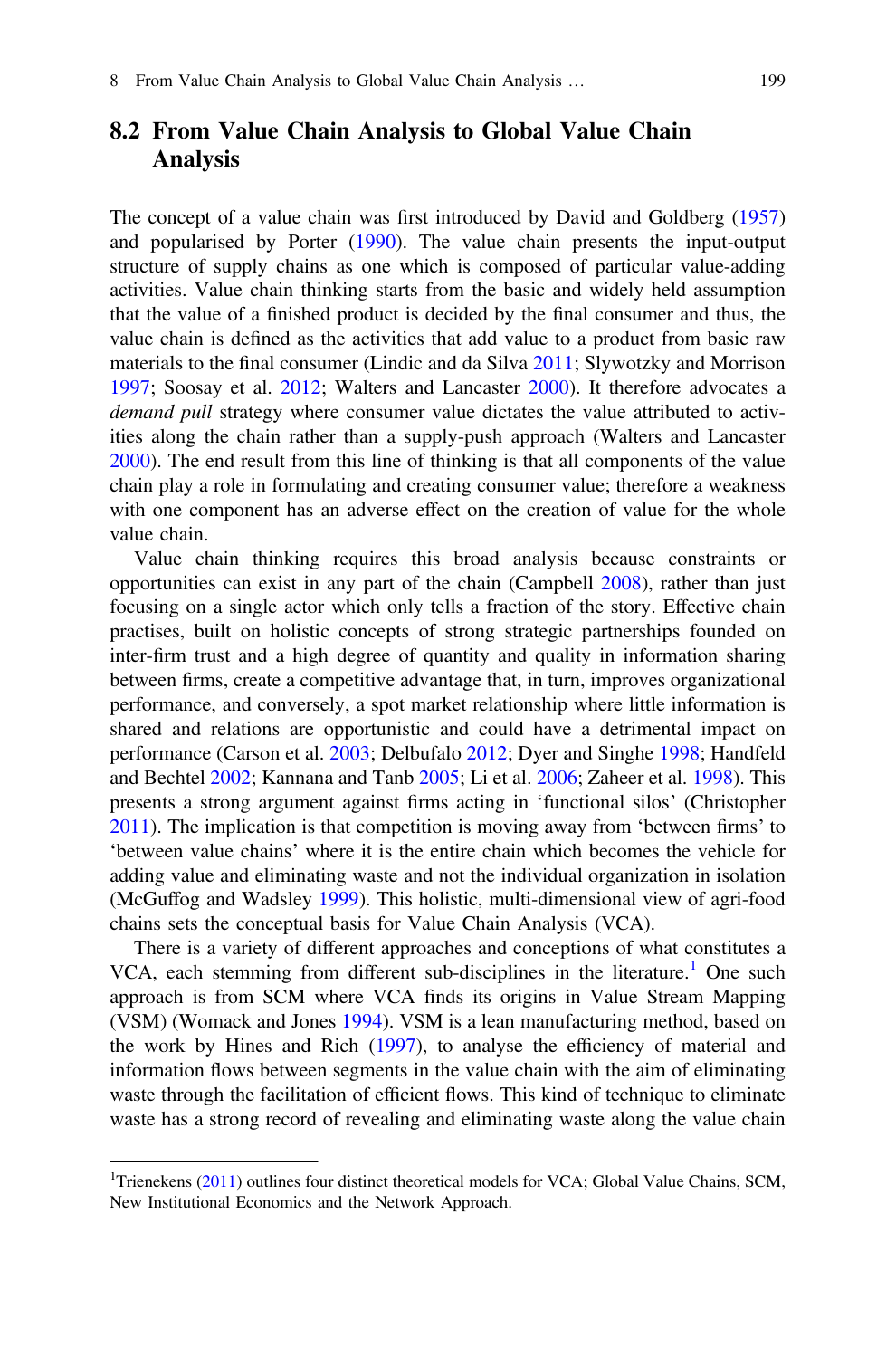(Francis [2000;](#page-28-0) Jones and Simons [2000](#page-29-0)). VCA borrows from this but with the added dimension of relationships between chain members which relates to the organisation, management and control of the chain (Taylor [2005](#page-30-0)) and has a significant impact on supply chain outcomes (Christopher and Juttner [2000;](#page-28-0) Cousins and Menguc [2006](#page-28-0); Li et al. [2006\)](#page-29-0). In line with Porter's ([1990\)](#page-29-0) notion of value addition and based on the idea that consumers have the final say on what constitutes value (Slater and Narver [1992](#page-30-0)), a number of studies have incorporated consumer research into the methodology (Adhikari et al. [2012](#page-27-0); Bonney et al. [2007,](#page-28-0) [2008;](#page-28-0) Soosay et al. [2012\)](#page-30-0).

Therefore, in accordance to its evolution in the SCM literature, VCA is a diagnostic tool to assess the strengths and weaknesses within a value chain based on three constructs: (1) the material flow, judged based on where value lies *in the eyes of* fi*nal consumers*, identifying where investment should be targeted and what activities should be eliminated; (2) the dynamics of information flow between actors; and (3) the strength of relationships, constructed from notions of trust and commitment between actors. VCA looks at the stages a product goes through, all the way from raw materials to final consumption (Rieple and Singh [2010](#page-29-0)). While VCA has had a strong presence in the motor and I.T. sectors, the agricultural sector presents a more challenging picture of transactional, arms-length relationships between partners (Simons et al. [2003\)](#page-29-0).

A number of studies have built on the VCA tool to analyse different dimensions of agricultural value chains and competitiveness, demonstrating the versatility of VCA to tackle a variety of concepts and issues. Bonney et al. ([2007\)](#page-28-0) use VCA to identify the processes and key factors for co-innovation between value chain stakeholders. Expanding the scope of VCA to environmental sustainability, Soosay et al. [\(2012](#page-30-0)) modify the methodology into Sustainable Value Chain Analysis (SVCA) by quantifying the environmental impacts of activities in the value chain. Focusing on the notion of consumer value, Adhikari et al. [\(2012](#page-27-0)) demonstrates how segmentation could be a powerful tool for reforming the tomato value chain in Nepal.

While the applications of VCA have varied, to date it has tended to be utilized as an in-depth tool bounded by an inter-/intra-firm unit of analysis (Fearne et al. [2012\)](#page-28-0). However because current methods choose contextual depth over generalizability, a single chain method restricts the ability to make the broader generalizations necessary to inform agricultural policy. The findings from VCA studies within the SCM literature have been mostly restricted to the chain in question. In the past, research on agricultural policy has been informed by conventional industry studies from the economics profession based on a focus on size and growth, especially in terms of gross output rather than value addition (Kaplinsky and Morris [2002](#page-29-0)). The necessary step to bring VCA into relevance for policy makers would be to make a move towards a sectoral level of analysis (Schmitz [2005](#page-29-0)).

To reflect a change in the unit of analysis, we shift terms from 'value chain' to a 'Global Value Chain' (GVC) defined as value-adding activities that typify an industry and go beyond borders, typically from developing country suppliers to developed country consumers, and representing a multitude of stakeholders bound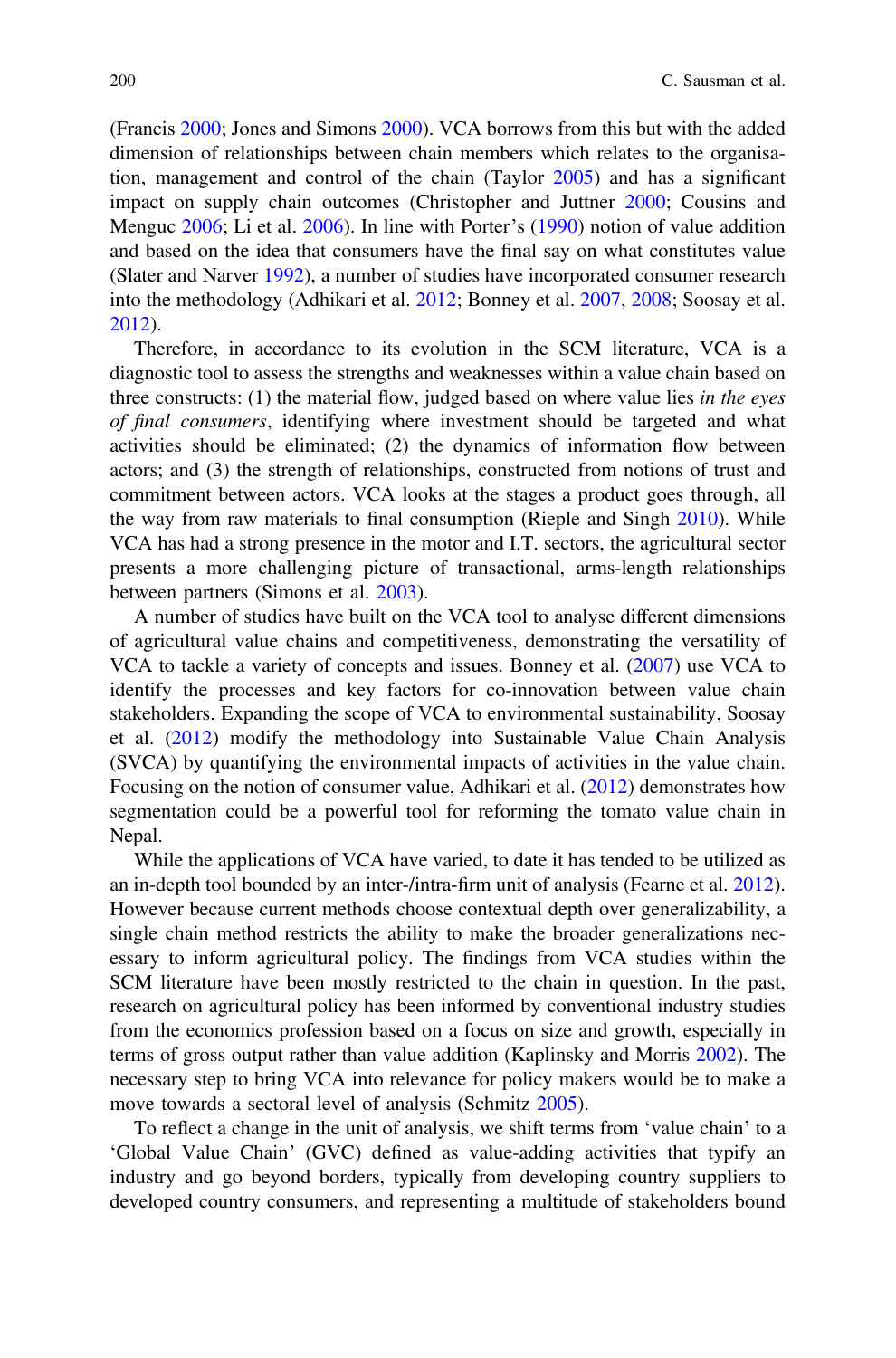by their participation in the same sector (Gereffi [1999;](#page-28-0) Gereffi et al. [2005;](#page-29-0) Kaplinsky [2000;](#page-29-0) Kaplinsky and Morris [2002](#page-29-0)). Mirroring the change in the unit of analysis, we also redefine the method of VCA to Global Value Chain Analysis (GVCA). It is important to note that we use this term not for the same purposes as in the framework offered by Gereffi et al. ([2005\)](#page-29-0) and Humphrey and Schmitz ([2002\)](#page-29-0). These authors' framework is more in line with the governance paradigm of power relationships and lead firm coordination, rather than the lean concepts contained in SCM. Therefore, while there have been policy implications drawn from the GVC governance framework (Kaplinsky and Morris [2002](#page-29-0); Schmitz [2005](#page-29-0)), these implications have not been fully considered in a SCM approach to policy problems.

The novelty of our contribution is the combination of a methodology developed by Taylor [\(2005](#page-30-0)) with a GVC aggregated view of the fresh orange sector, placed within the context of sustainable development in the Middle East. There is scope for making a methodological contribution to the literature by demonstrating the lessons learnt in adapting VCA from a single value chain with a low number of participants and a narrowly defined value stream, reflecting current VCA methods in SCM, towards a more aggregated level that involves a larger sample of participants. At the same time, we also wish to demonstrate how value chain thinking can be utilized as a lens to view policy.

#### 8.3 Research Methods

#### 8.3.1 Data Collection

As noted in the review of the literature, the research methods used in the study are different to those used in previous VCA in that we take process tracing from the SCM literature and aggregate it to the industry level as a means to generate broad policy recommendations. As a result, the research was expanded from a small number of participants to a larger sample. Participants included:

- Citrus input suppliers who provide fertilizer and pesticides to growers
- Orange growers
- Extension services that, despite not participating in the flow of materials, provide advice and training to growers
- Orange packers
- Citrus exporters
- Citrus buyers from UK, France, Germany, Spain and Russia
- Consumers from UK, France, Germany and Russia

European countries were chosen based on their prominence as destination markets for oranges coming from the region. The data that makes up the GVCA comes from both quantitative and qualitative sources through survey and interview methods. Two areas are examined as part of the methodology: consumer value and global value chain dynamics (material flow, information flow and relationships).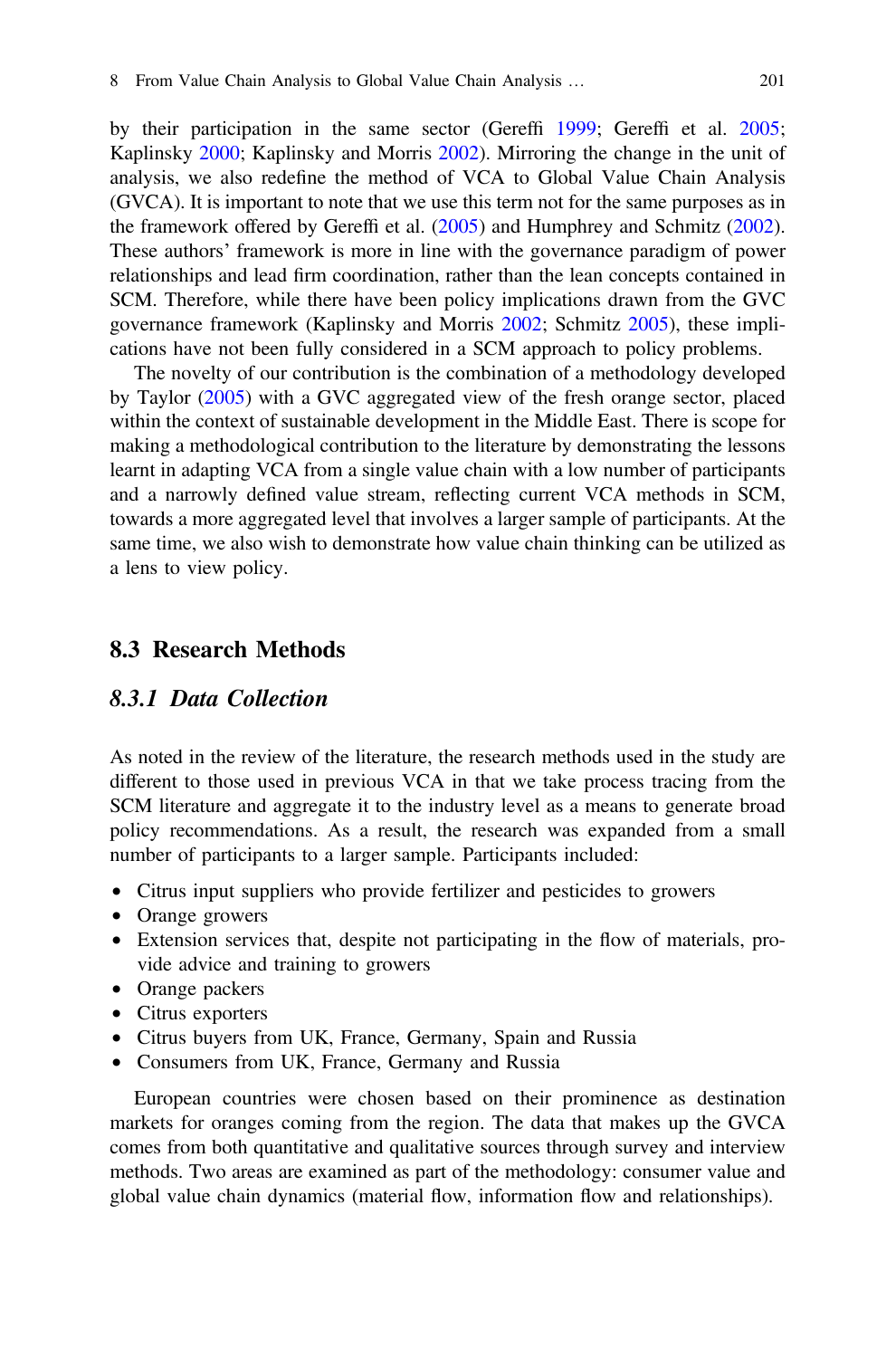Consumer value was constructed through three exploratory focus groups in the UK, with eight participants in each, and segmented by place of shop, to build a basic understanding of shoppers' attitudes towards oranges. From this, formalized surveys were implemented in France, Germany, UK and Russia using consumer panels. Consumer surveys were completed by 1031 participants in total, out of which 266 were from the UK, 248 from France, 258 from Germany and 259 from Russia. The whole sample had a gender split of 50/50 and a one third split across three age groups: 18–34 years; 35–64 years; and 65+ years. All survey respondents were responsible for most of the household food shopping and were themselves a consumer of oranges. To enhance the consumer element of the GVCA, the study incorporated Dunnhumby's UK consumer data using two years of Tesco supermarket transactions from the period 23rd February 2009 to 14th February 2011.

A European buyers' survey was also implemented and completed by 27 participants. Out of the sample respondents, there were: three from the UK; 19 from France; two from Germany; and one from Russia. To enhance the data, secondary data was used from a study on Spanish orange buyers (Mili and Martínez [2012\)](#page-29-0), even though Spanish consumers were not analysed in the consumer value construct.

In addition to the above data sources associated with consumer value and European buyers, surveys were distributed to stakeholders along the fresh orange value chain for all five case study countries:

- Egypt—surveys from stakeholders completed by: 10 input suppliers; 1 extension/agronomy service; 31 citrus growers; 9 citrus packers; 10 exporters; 3 logistic companies; and 27 European buyers.
- Morocco—surveys from stakeholders completed by: 7 input suppliers; 4 extension/agronomy services; 45 citrus growers; 7 citrus packers; 12 exporters; 5 logistic companies; and 27 buyers.
- Syria—surveys from stakeholders completed by: 9 input suppliers; 14 extension/agronomy services; 113 citrus growers; 15 citrus packers; 12 exporters; 11 logistic companies; and 27 European buyers. Interviews were also carried out with: one fertilizer and pesticide input supplier; one agent; and a chamber of commerce meeting, including one farmer/packing house/export owner who became a principle informant.
- Tunisia—surveys from stakeholders completed by: 20 input suppliers; 9 extension/agronomy services; 89 citrus growers; 11 citrus packers; 12 exporters; 6 logistic companies; and 27 buyers.
- Turkey—surveys from stakeholders completed by: 10 input suppliers; 10 extension/agronomy services; 107 citrus growers; 50 citrus packers; 30 exporters; 10 logistic companies; and 27 buyers. Interviews were also carried out with: one fertilizer and pesticide input supplier; two growers; two packaging/ exporting firms; and one logistics firm.

Surveys distributed to stakeholders were concerned with information flow and relationship constructs throughout the chain. Interviews with Syrian and Turkish stakeholders also sought to qualitatively measure these constructs, as well as setting the basis for mapping the material flow. To augment the data gained from these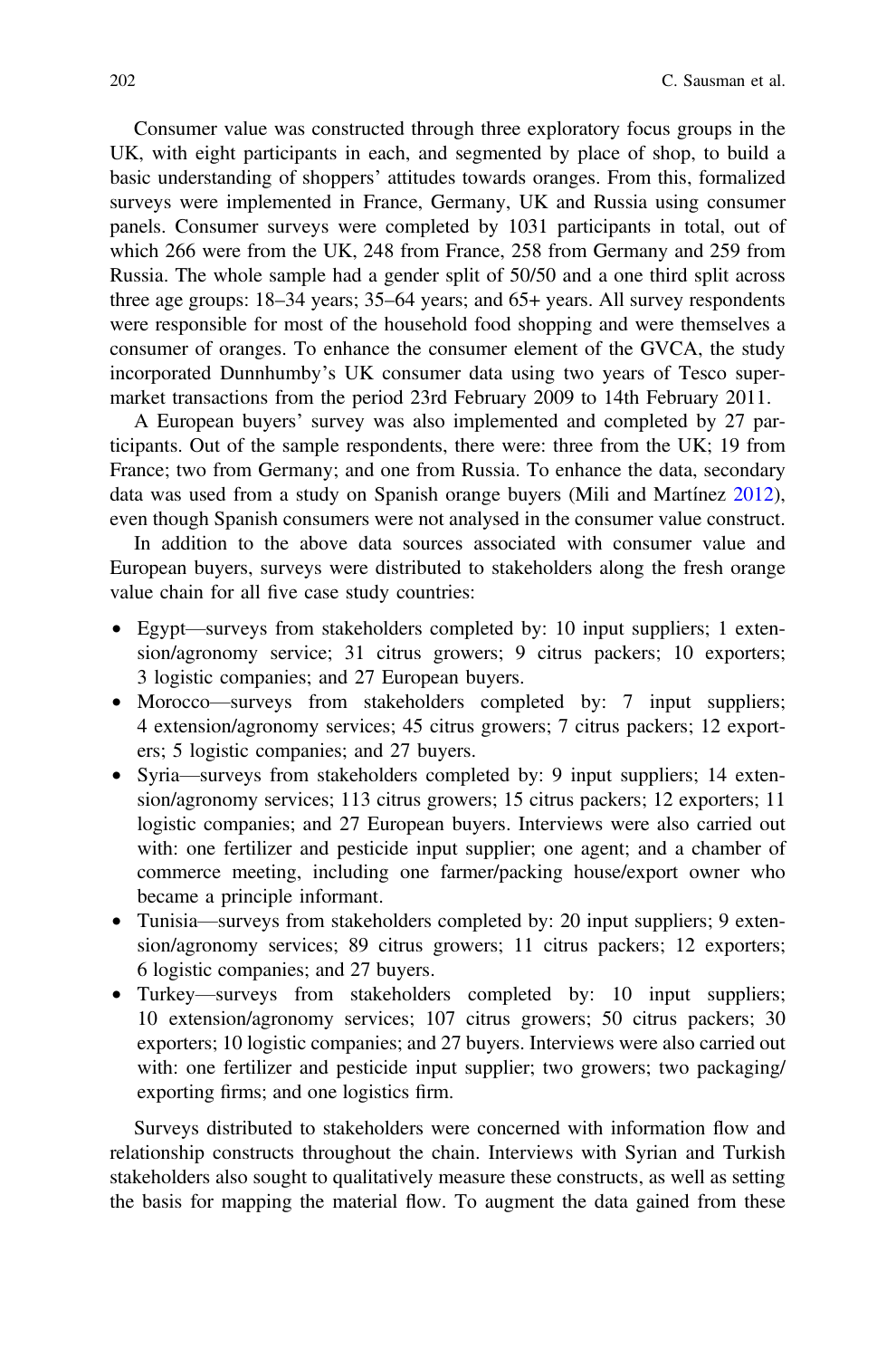interviews, key informant information compiled from local experts were utilized to better understand how materials flowed through the chain and to generate policy implications from the research.

#### 8.3.2 Data Analysis

Findings from focus groups were thematically organized into a list of potential attributes that informed the survey tool for consumer panels. From our consumer panel surveys, orange attributes were ranked based on a mean average of our 5 point Likert scale, from 'not at all important'  $= 1$  to 'very important'  $= 5$ , such that a framework could be developed where activities in the value chain are judged based on their contribution (or lack of contribution) towards attributes regarded as important to European consumers. In addition, a comparison of means using independent t-tests and one-way ANOVA tests were undertaken to determine how gender, age group and country of residence impacted on attitudes towards fresh oranges. We also analyzed promotional data to understand the impact on orange sales using a multiple regression model developed by Felgate et al. [\(2011](#page-28-0)). The model used to measure the effect of promotions was specified as follows:

SALESit = 
$$
\beta 0
$$
 +  $\beta$ 1PCit1 +  $\beta$ 2YXit2 +  $\beta$ 3BOGOFit3 +  $\beta$ 4EXFit4  
+  $\beta$ 4MBit5 +  $\beta$ 4SPit6 + et

In the model, SALES represents the dependant variable sales value per store for a given product sub-group, *i*, in a given time period, *t*. Sales value per store was used rather than total sales, since it takes into account fluctuations in distribution over the time period and growth in the total number of Tesco stores. The parameters of the model are β0, which represents a fixed unknown parameter, and a series of 0– 1 dummy variables representing the different types of price promotion for product sub-group *i* in the time period *t*. The types of promotion incorporated in the model were price cuts (PC), Y for £X offers (YX), buy one-get-one-free (BOGOF), extra free promotions (EXF), 3-for-2 multi-buy promotions (MB) and special promotional packs (SP). The error term, e, incorporates all the immeasurable factors which may also be influencing sales aside from promotions.

The material flow was thematically analysed from qualitative interviews and key informant information. A 'map of the chain' was created which shows all the activities along the chain (Fig.  $9.1$ ). The efficiency and effectiveness of the material flow in the fresh orange global value chain is judged based on:

- Timeliness in allowing continuous, efficient flow through processing, while avoiding unnecessary inventory and product movements;
- Minimising waste caused by unnecessary processing or by production of unusable raw material or by-products; and
- Maximising areas for adding value.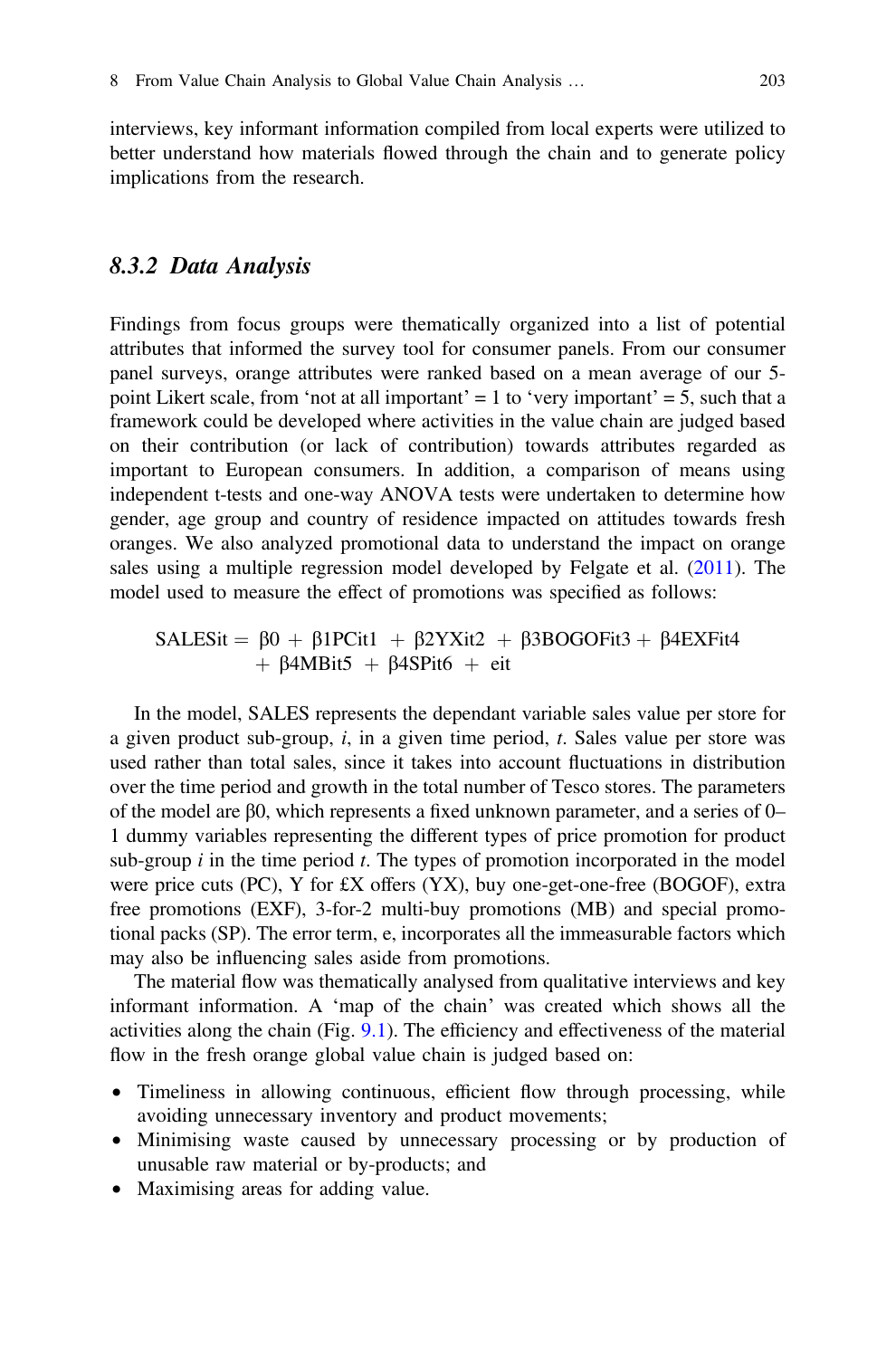From the classification of consumer attributes and the evaluation of whether activities were necessary to bring the product to market from qualitative interviews and key informants, we labelled activities along the chain as: value adding (V); non-value adding but necessary (N); or wasteful (W).In addition to the material flow, mean averages were taken from stakeholder surveys based on a 5-point Likert scale, ranging from 'strongly disagree' = 1 to 'strongly agree' = 5, with a set of statements reflecting information flows and strength of relationships. Qualitative interviews supplemented survey data such that triangulation could take place and a more in-depth understanding of potential barriers and enablers could be implemented. Using our GVCA findings, key informants proposed policy recommendations.

#### 8.4 The Fresh Orange Export Sector in Mediterranean Partner Countries

The Food and Agriculture Organization (FAO) data ([2013\)](#page-28-0) shows that the value of global orange exports increased significantly during the period of 2000–2008, although a small decline took place between 2004 and 2005. From 2000 to 2008, the value of global orange exports doubled with an increase of 122.1 %. Spain, US and South Africa are the three largest orange exporters with respect to value. Spain dominates the European market with over 50 % of its export quantity and value for fresh oranges going to Germany and France alone (FAO [2013\)](#page-28-0).

Within the region, fresh fruit is the third largest crop and citrus dominates fresh fruit production (Montgomery [2009\)](#page-29-0). The quantity of exported oranges from case study countries varies significantly, from 821,812 tonnes exported from Egypt in 2009 compared to 18,016 tonnes exported by Syria (FAO [2013](#page-28-0)). Egypt represents a unique case where the growth in exports has exponentially risen by 1343 % between 2000–2008; between 2007 and 2008 alone, export value rose by 141 % (FAO [2013\)](#page-28-0). In 2008, Egypt overtook Morocco to become the highest orange exporter (by value) within the selected case study countries. Case study countries have in general seen growth in the value of fresh orange exports since 2005, although Morocco and Tunisia reached a peak in 2008 and then fell slightly in 2009.

As Table [8.1](#page-10-0) shows, the fresh orange export price per tonne for MPCs and globally has risen substantially since 2005, reflecting wider global food inflation figures (World Bank [2012\)](#page-30-0). In 2011, only Turkey and Morocco have a higher export price than the world average and other MPCs are substantially lower. Indeed from the FAO data [\(2013](#page-28-0)), the leading exporters in the world market such as Spain and the US are able to capture significantly higher prices for their exported oranges than MPCs.

Many countries in the MPCs have initiated programs that directly have an impact on orange production. The Egyptian government has implemented the 'Sustainable Agriculture Development Program' to improve irrigation systems and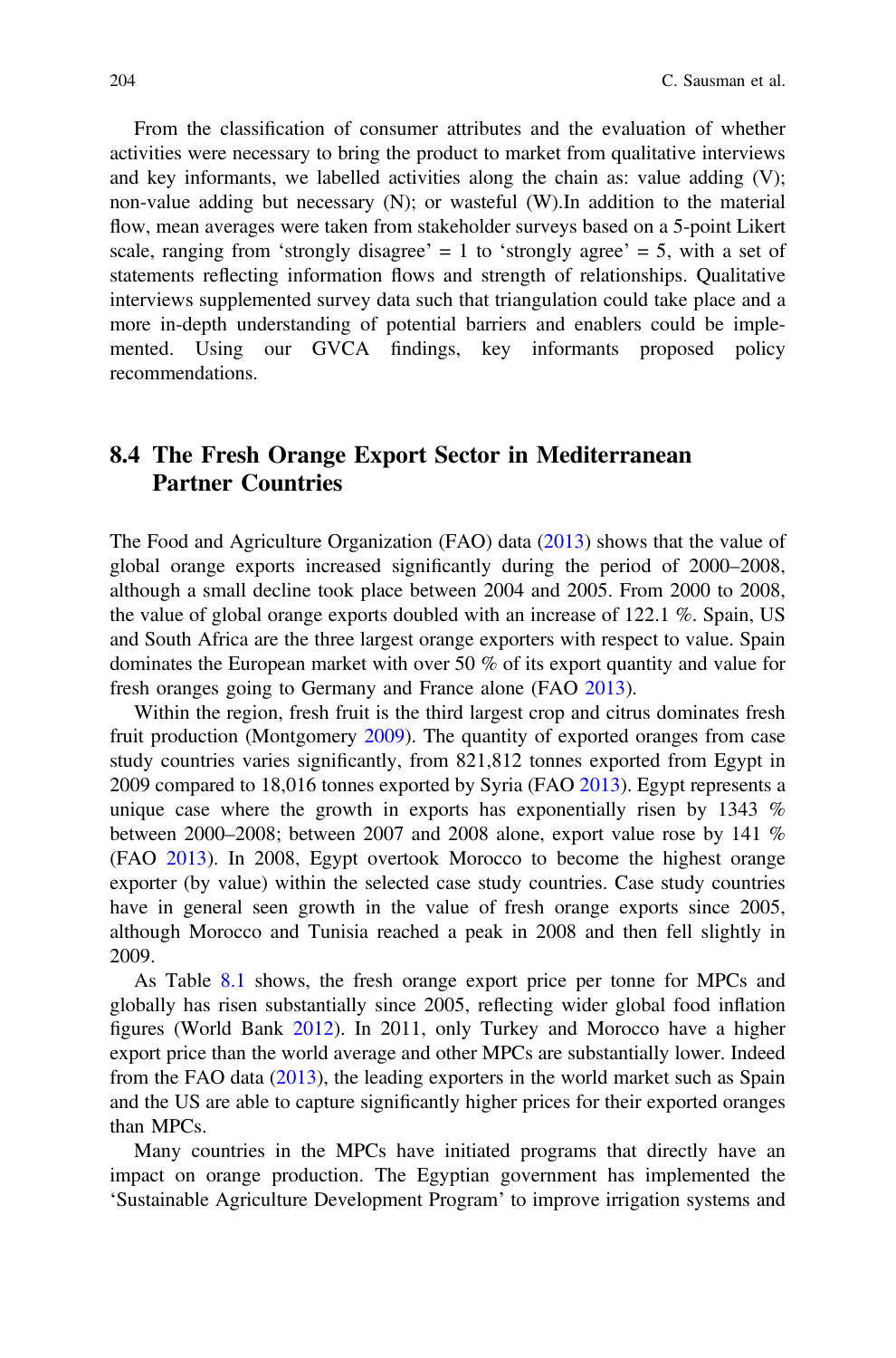|         | 2001  | 2002  | 2003  | 2004  | 2005  | 2006  | 2007  | 2008  | 2009  | 2010  | 2011  |
|---------|-------|-------|-------|-------|-------|-------|-------|-------|-------|-------|-------|
| Egypt   | \$196 | \$209 | \$235 | \$298 | \$350 | \$231 | \$365 | \$526 | \$602 | \$625 | \$516 |
| Morocco | \$331 | \$365 | \$416 | \$471 | \$450 | \$448 | \$413 | \$664 | \$631 | \$653 | \$720 |
| Syria   | \$535 | \$399 | \$525 | \$235 | \$442 | \$217 | \$327 | \$365 | \$397 | \$377 | \$487 |
| Tunisia | \$358 | \$371 | \$536 | \$633 | \$618 | \$542 | \$654 | \$689 | \$655 | \$574 | \$541 |
| Turkey  | \$325 | \$301 | \$333 | \$385 | \$392 | \$326 | \$382 | \$592 | \$621 | \$674 | \$718 |
| World   | \$383 | \$439 | \$491 | \$556 | \$521 | \$516 | \$602 | \$675 | \$657 | \$694 | \$698 |
|         |       |       |       |       |       |       |       |       |       |       |       |

<span id="page-10-0"></span>Table 8.1 Fresh orange export price per tonne (2001–2011)

*Source* FAO [\(2013](#page-28-0))

water resource management, and put into practise a modernization programme to improve the production of its fruit and vegetable exports by incentivising the adoption of new production techniques. The Morocco Green Plan, a state-implemented rural development strategy by the Moroccan government, is seeking to generate 30,000–35,000 ha of new citrus plantations over the next several years through extensive projects and financial incentives for farmers. Other MPCs offer similar support mechanisms to the citrus sector.

Although fresh orange production in MPCs is being supported through government programs and projects, where it is to position itself relative to its strengths and weaknesses has not been sufficiently addressed. Exports to the European market are immediately impeded by the quota and entry price system set up by the EU, although arguably this is less of a barrier with trade liberalization between MPCs and the EU such as the case of Morocco. Despite liberalization, trade barriers are still an issue for MPCs. MPCs export their fresh oranges to different markets in Europe. For example, the Russian market is important for Morocco and Turkey with 37 and 32 % of total export value respectively, whereas for Tunisia the French market is critical to the industry with a sizeable 91 % share of total export value (FAO [2013\)](#page-28-0). This data also reflects differences in diverse versus concentrated export markets. Morocco exports its oranges all across Europe (as well as the world) but Tunisia is almost completely dependent on the French market with the Tunisian Maltese—a half-blood orange variety. For Syria, the European market is inconsequential compared to its neighbouring Middle East market. Table 8.2 lists the main destination markets for fresh orange exports of MPCs.

| Table 8.2 Main destinatio    |  |
|------------------------------|--|
| markets and percentage of    |  |
| total export value for fresh |  |
| orange exports of MPCs       |  |
| (2007, 2010)                 |  |

|                         | Main destination market and % of total<br>fresh orange export value |
|-------------------------|---------------------------------------------------------------------|
| Egypt                   | Russia $(24 \%)$                                                    |
| Morocco                 | Russia $(37 \%)$                                                    |
| Syrian Arab<br>Republic | Iraq $(78\%)$                                                       |
| Tunisia                 | France $(92 \%)$                                                    |
| Turkey                  | Russia $(32 \%)$                                                    |
|                         |                                                                     |

*Source* FAO [\(2013\)](#page-28-0)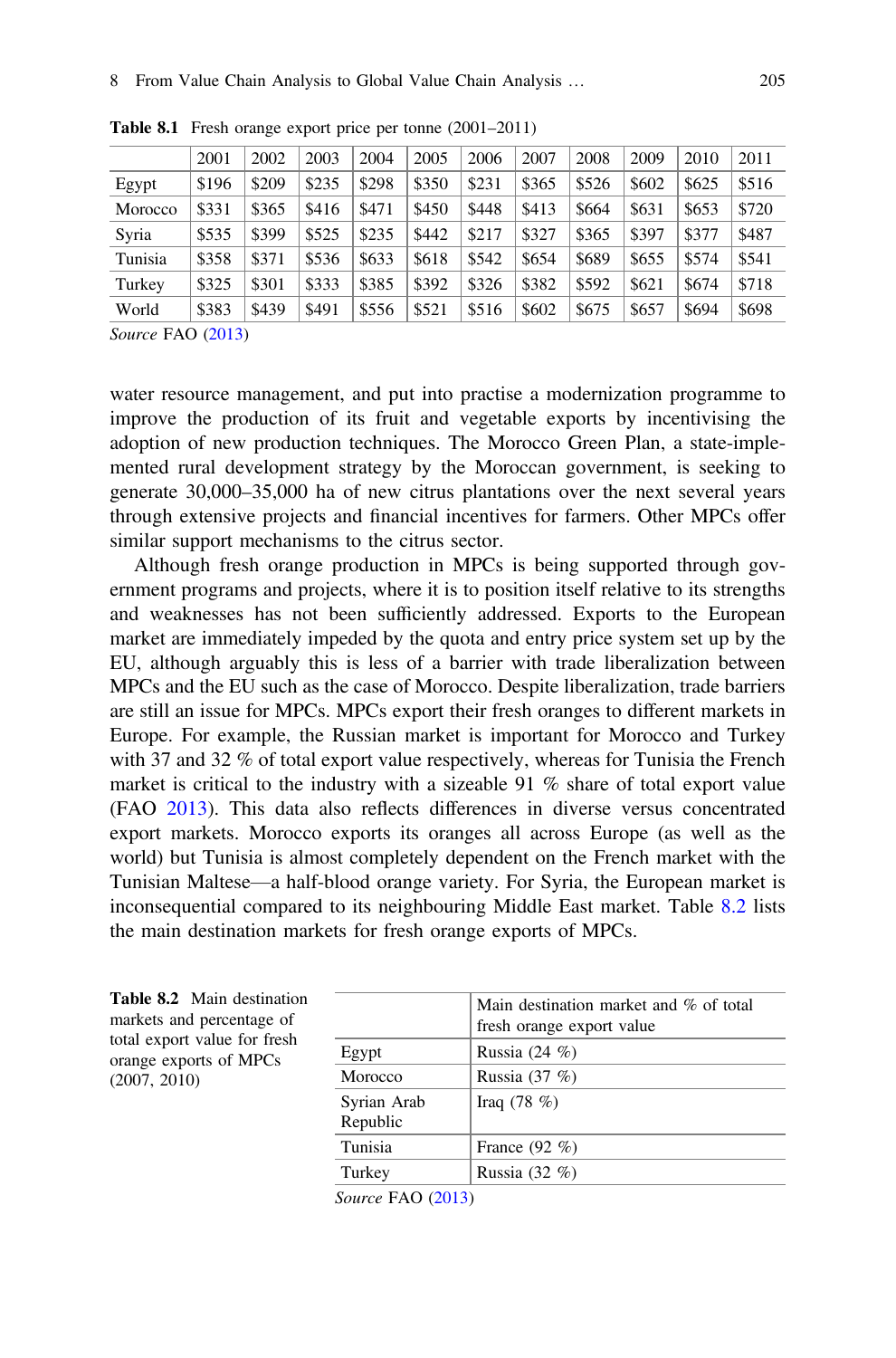The trade system facing orange exporters, coupled with large-scale competitor countries in the US and South America, goes against a strategy where cost disadvantages may push agri-food stakeholders out of the chain if they do not switch to the *creation of value* for their respective end consumers (Drucker [1999](#page-28-0)). It has been argued that previous agricultural policy in the region has not brought the gains that the agri-food sector desperately needs (Baldacci et al. [2008](#page-28-0)). In the past, agricultural policy in the region has focused mainly on market liberalization (although still protective of some agricultural sectors) and linked competitiveness exclusively to volume and production yields (Lindberg et al. [2006\)](#page-29-0). Although policy based on maximising productivity has merit and is certainly not dismissed here, there is room for introducing a new approach to competitiveness.

#### 8.5 Findings

#### 8.5.1 Consumer Value

Research from the three UK-based focus groups revealed a number of attributes that were in the forefront of consumers' minds when purchasing oranges which informed the attributes in the consumer survey data. In the focus groups, participants regularly identified 'juiciness' and 'sweetness' as words that came up when thinking about what the best thing about oranges were. This matched the consumer data from consumer panel surveys that showed these two attributes to be the most important attributes for consumers across all four countries (Table 8.3).

When segmenting for consumers' country of residence from consumer panel surveys, peel ability was regarded as being more important for Russian consumers

| Table 8.3 Important versus<br>less important orange | Attributes judged quite<br>important or more $(>5^*)$ | Attributes judged less than<br>quite important $(<5^*)$ |
|-----------------------------------------------------|-------------------------------------------------------|---------------------------------------------------------|
| attributes from consumer<br>panel surveys           | Juiciness                                             | Organic                                                 |
|                                                     | Sweetness                                             | Variety                                                 |
|                                                     | Free from pesticide residues                          | Country of origin                                       |
|                                                     | Peelability**                                         | Size of orange                                          |
|                                                     | Cost                                                  | Promotion                                               |
|                                                     | <b>Blemishes</b>                                      | Enough in a pack                                        |
|                                                     | Colour                                                | Fair trade                                              |
|                                                     | Perishability                                         | Packaging                                               |

 $*1$  = not at all important, 3 = not very important, 5 = quite  $important, 7 = extremely important$ 

\*\*Peelability was statistically more significant in importance for Russian consumers than other countries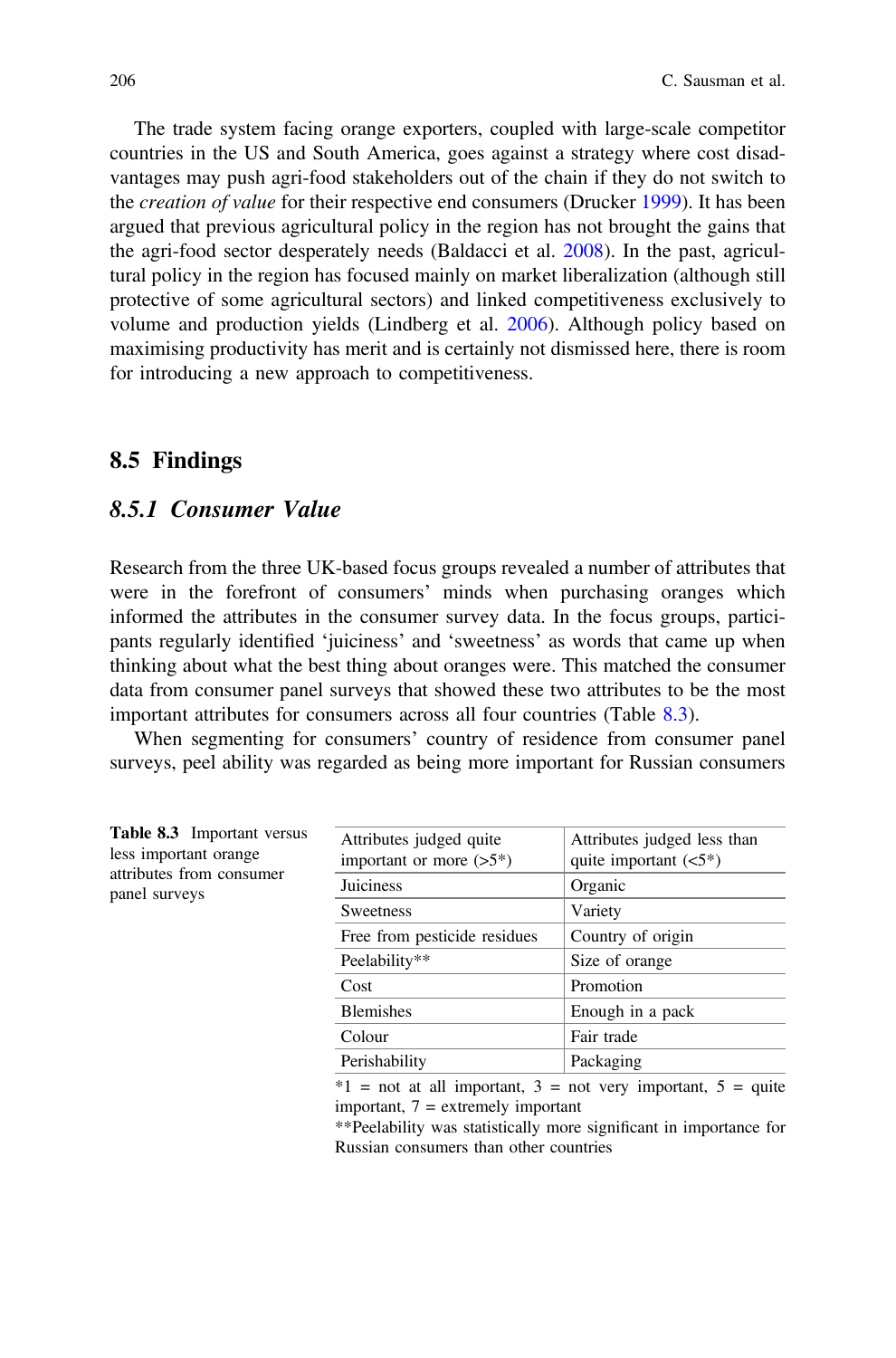than the other three European countries. When segmenting for age and gender, female consumers and those which were considered older attached greater importance to attributes considered generally important by the whole sample, suggesting that these segments are more sensitive to orange characteristics during the purchasing decision than other consumer types. This corresponded with the UK loyalty card data which showed that the main consumers of oranges are pensioners; older families and affluent households were the most dominant purchasers of oranges. Organic oranges appeared to accentuate the effect of affluence where up-market consumers were almost twice as likely to purchase organic than the average consumer.

Using the model developed by Felgate et al.  $(2011)$  $(2011)$ , the effect of promotions on orange sales indicated that, in general, promotions do not have a particularly strong effect on sales and that in some cases it actually had a negative impact. When looking at the impact of promotions on sales of oranges in total, at an aggregated level, only price cuts and buy-one-get-one-free promotions were found to have a significant impact. Promotions were found in total to account for 16.7 % of the change in sales of oranges at the aggregated level. Price cuts were found on average to increase sales per store by £113 per week, while buy-one-get-one-free promotions increased sales by £158 per week, per store. This paralleled with the consumer panel surveys that showed that oranges on promotion was not an attribute consumers found to be particularly important during the purchasing decision.

#### 8.5.2 Perceptions of European Buyers

The buyers' research showed that when deciding whom they source their oranges from, participant buyers look for a large range of characteristics—9 out of 13 characteristics were rated more than 'quite important'. Of the 27 buyers who were interviewed, few judged case study country suppliers in terms of how they compared to their best suppliers. In the case of Syria, nothing could be concluded because no buyers interviewed sourced their oranges from Syria and therefore were not able to be judged. This outcome indicates that Syrian oranges are not well known in the European market, mirroring export data that shows that Syrian fresh orange exports do not primarily go to European consumers (FAO [2013](#page-28-0)).

Where European buyers judged the supply of fresh oranges from individual case study countries, results were mixed. Egypt has a good rating for volume and cost but rated poorly for the willingness of suppliers to collaborate with buyers for mutual advantage. Turkey failed in its quality of oranges in the eyes of European buyers, an attribute that buyers identified as important in their sourcing decisions. The open-ended answers indicated that one of the principle barriers behind why European buyers do not source more oranges from case study countries is a lack of contacts with exporters, suggesting that it is not necessarily the quality of relationships between exporters and importers in the value chain that is the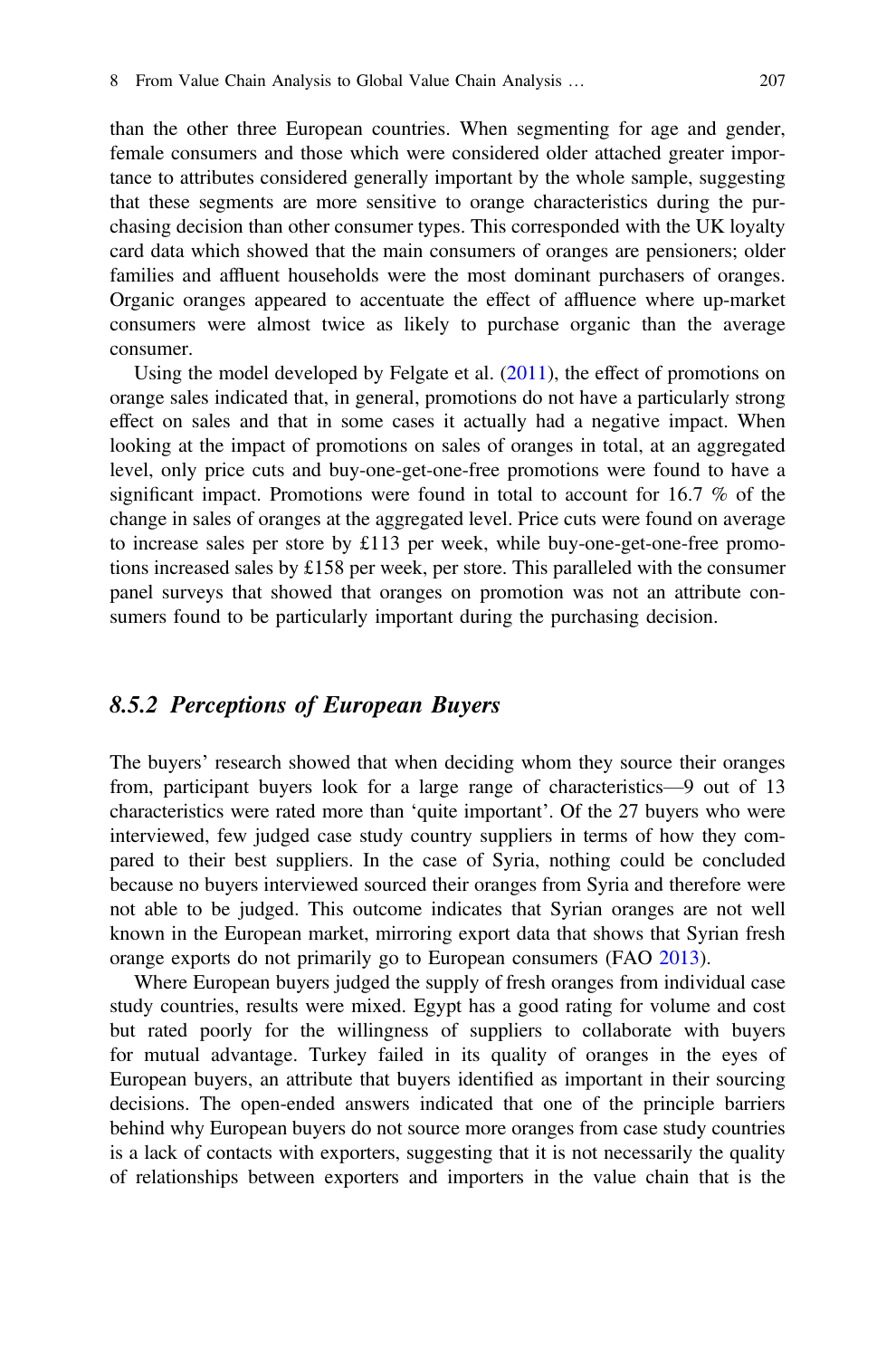principal bottleneck, but rather the existence of relationships at all. This has implications for policy in terms of promotional activity as a common good for the GVC, an issue further discussed in Sect. [8.6](#page-16-0).

For Spanish buyers, the attributes they consider to be important to consumers and the characteristics of suppliers that are important to themselves mirror many of those identified by other European buyers. Moroccan suppliers are the dominant supplier of Spanish oranges and the reasons provided for this were based on the low cost of oranges they supply, although the quality of oranges was brought up as a concern. Other MPC suppliers were stated as having deficiencies based on postharvest handling and cultural differences, particularly concerning conflicts in delivery times where suppliers injected a level 'flexibility' in this regard compared to the tighter schedule required by Spanish buyers. In addition, pre-payment represented a barrier to sourcing from case study countries. Logistics was also identified as being a problem where the poor quality of transportation led to perished and wasted produce when received by Spanish buyers, correlating with findings from the 'mapping the chain' stage where transportation is identified as a valueadding activity. Related to this was the idea of reputation 'contagion', where because a Spanish buyer received wasted oranges from an Egyptian supplier, the buyer then cut off future dealings with all Egyptian suppliers rather than just the single exporter.

#### 8.5.3 Flow of Materials

Using consumer value as the framework for measuring value in the fresh orange chain, activities along the chain are classified as: "value adding" (V) which contribute to the attributes considered at least "quite important" to consumers; "necessary but non value- adding" (N) for activities that do not contribute to attributes important to consumers but are necessary for bringing the product to market; and "wasteful" (W) for activities that are not important to consumers and are unnecessary to bringing the product to market. The classification of activities is presented in Fig. [8.1](#page-14-0).

Input suppliers supply fertilizer and pesticide chemicals to growers. Fertilizers, particularly major elements such as potassium, were identified as a value adding activity because they contribute towards the juiciness and sweetness, and negate against blemishes, all of which are deemed as important by European consumers. Pesticide use however does not contribute towards these attributes and could even potentially destroy value because consumers consider 'free from pesticide residues' as an important consideration during the purchasing decision. Strict standards are also imposed by European markets on the level of pesticide use for fruit and vegetable imports, for instance the Ecophyto plan 2018, which seeks to reduce the use of pesticides in France by 50 % which gives some indication of how attitudes are changing. However, pesticide inputs prevent disease and insect infiltration which can destroy the fruit and, as a result, are classified non-value adding but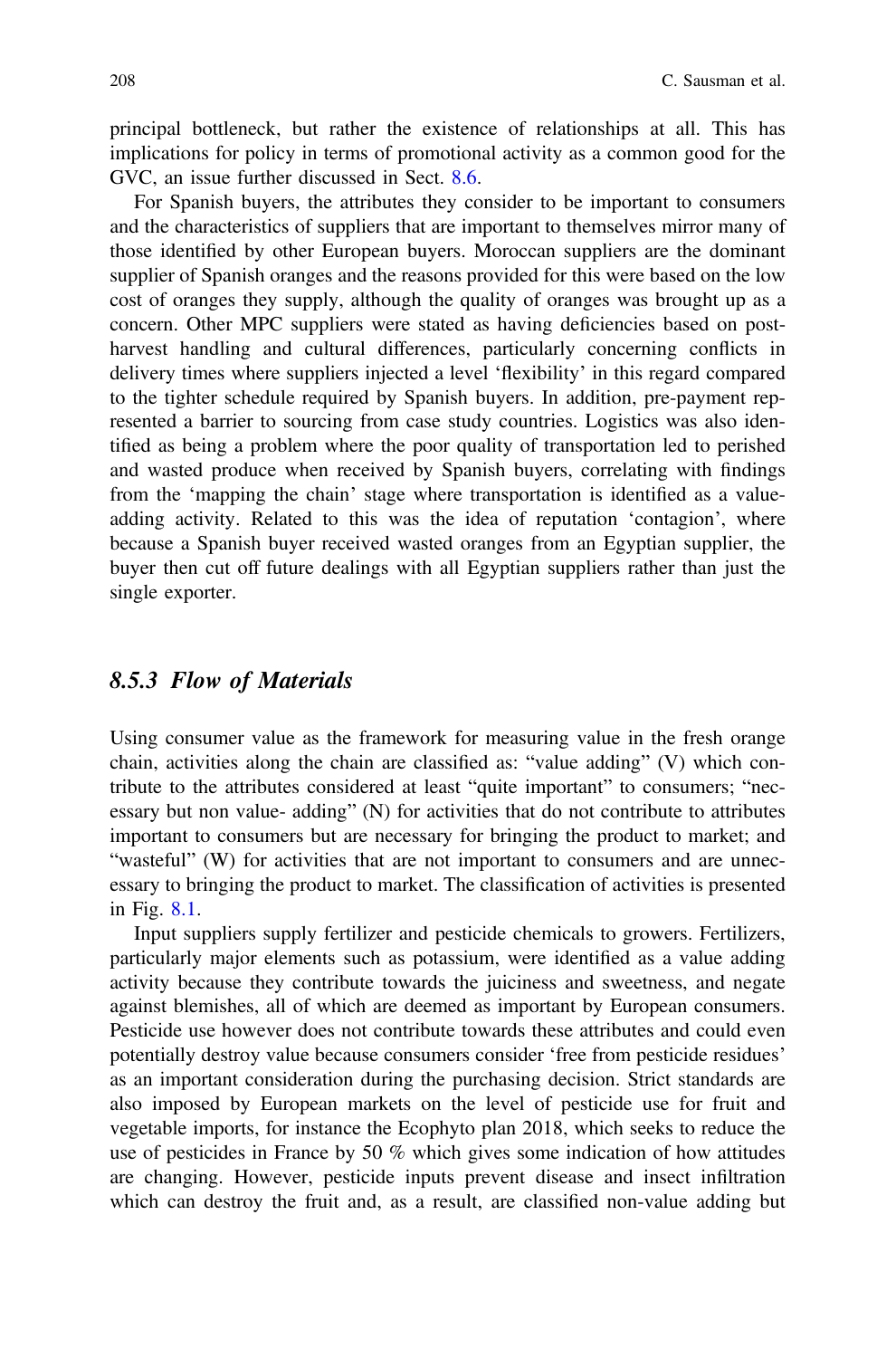<span id="page-14-0"></span>

Fig. 8.1 Material flow in the MPCs' fresh orange chain

necessary rather than waste. It is suggested here that there is a tight rope that growers must walk between negating against harmful diseases and destroying consumer value (as well as failing export/import standards).

It was suggested by key informants that varieties grown by producers embody particular attributes, such as sweetness and juiciness, and therefore the variety grown is a value-adding activity. However, according to stakeholder interviews, it typically takes up to 25 years for a seedling to reach maximum yield, meaning that growers cannot easily move between varieties without initial losses in productivity. The irrigation program implemented by growers, and typically advised upon by input and equipment suppliers, is also a value-added activity in that it boosts the juiciness of oranges which is valued by European consumers. The oranges are then harvested according to the harvest calendar organized by packers and informed by the export program coordinated by exporters and European buyers, an activity which is not value-adding in the eyes of consumers but necessary to move the product along the chain while minimising inventories throughout. From the stakeholder interviews, it appeared that inventories are not held at this point in the chain because buyers bring the oranges straight from the orchards to the packing house rather than growers storing oranges prior to purchase.

During the packing stage, oranges are washed to remove dirt and pesticide residue. This is deemed as a value-adding activity because European consumers place value on the lack of pesticide residue on the orange. Waxing is also understood as value-adding because it reduces the perishability of the fruit. Packaging,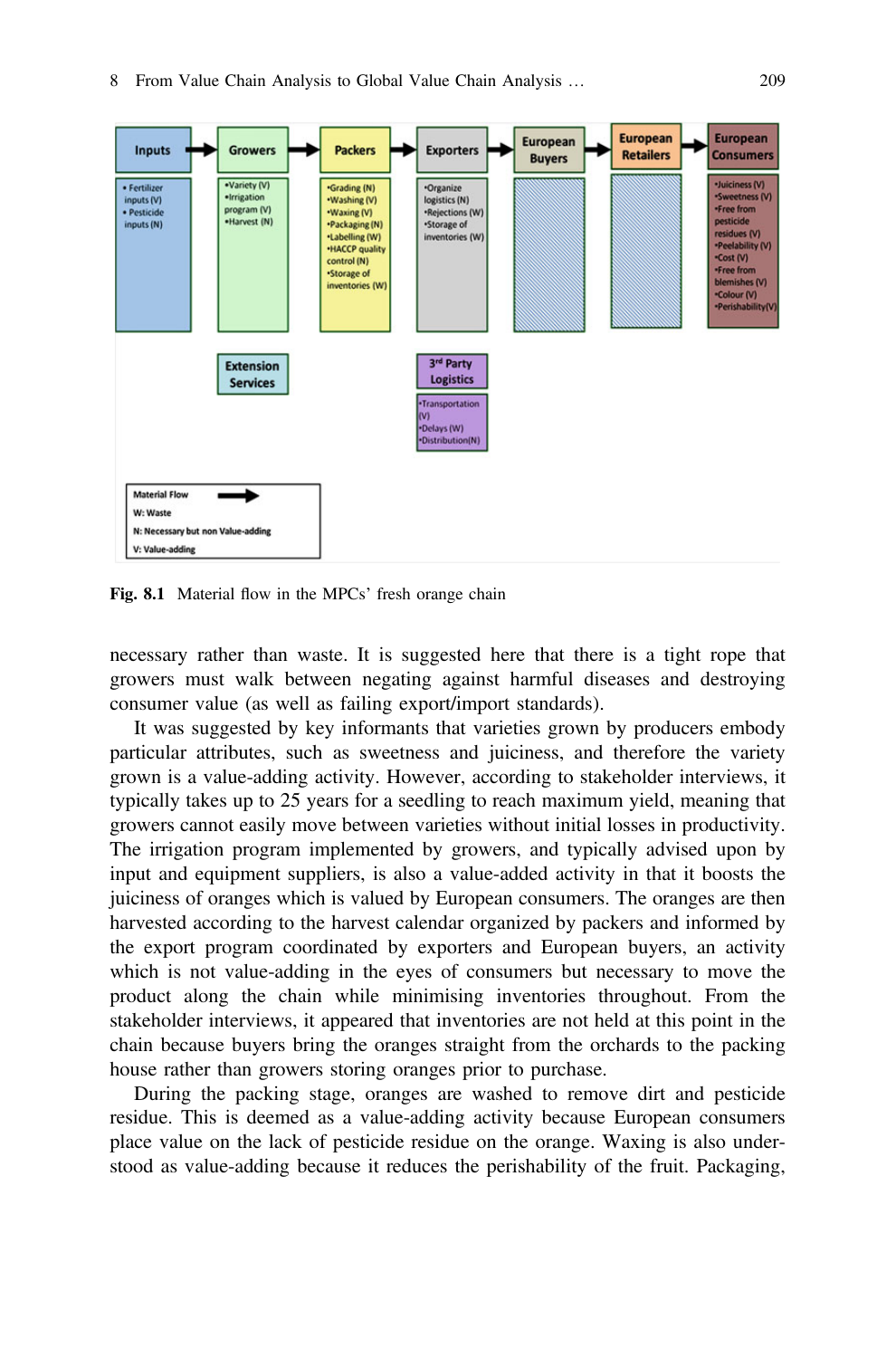although not considered value-adding by European consumers, is still a necessary process because it prevents damage to the fruit during transit and is typically a requirement set by buyers.

The oranges are then labelled, mostly for the purposes of identifying the country of origin for consumers. However, although where an orange comes from is not something that consumers regard as particularly important during the purchasing decision, displaying country of origin is necessary for retailers to follow. Citrus packaging houses must also conform to a traceability system and implement an HACCP quality control process (Hazard Analysis and Critical Control Point) that must be certified by an accredited body or a product quality system control, based on the target importing market to be certified by an accredited body. Prior to despatch, oranges are kept as inventories, meaning that coordination with exporters is key to minimising these costs.

Exporters organize transportation for fresh oranges with logistics firms to move the products to export markets. Oranges are held by the exporter prior to transportation. The principle obstacle that exporters face is meeting the standards and regulatory requirements for international markets. If these standards are not met, then rejections occur either at the EU border (with the exception of Russia) or from buyers' own private standards. Where these rejections occur, exporters must incur the cost which represents a waste in the material flow. In this regard, the need for exporters to coordinate upstream is fundamental to meeting the required standards for export markets.

Logistics is typically organized by exporters to move products to the export market. The quality of transportation affects the perishability and reduces blemishes which consumers value and therefore transportation is considered a value-adding activity. Planning shipping times and coordinating with exporters and buyers over time delivery is essential for avoiding delays at ports which can lead to oranges going to waste. Logistic firms then distribute goods to the importer and buyer which is necessary to bring the product to market.

#### 8.5.4 Information Flow and Relationships

In general, the survey data showed that the information flow and strength of relationships between actors were in most part strong. Tunisia was demonstrated as having particularly strong information flow and relationships along the chain. However there were some relatively weak (but not weak in absolute terms) areas of the chain. The information flows between input supplier-grower, extension servicegrower and grower-packers were not very strong in the case of Egypt. Turkey, in a similar fashion, had partial flows between growers-packers and logistics-exporters. What was most notable from these findings was that there was no particular pattern of bottlenecks in the information flows and business relationships, with each country facing a different challenge in its global value chain.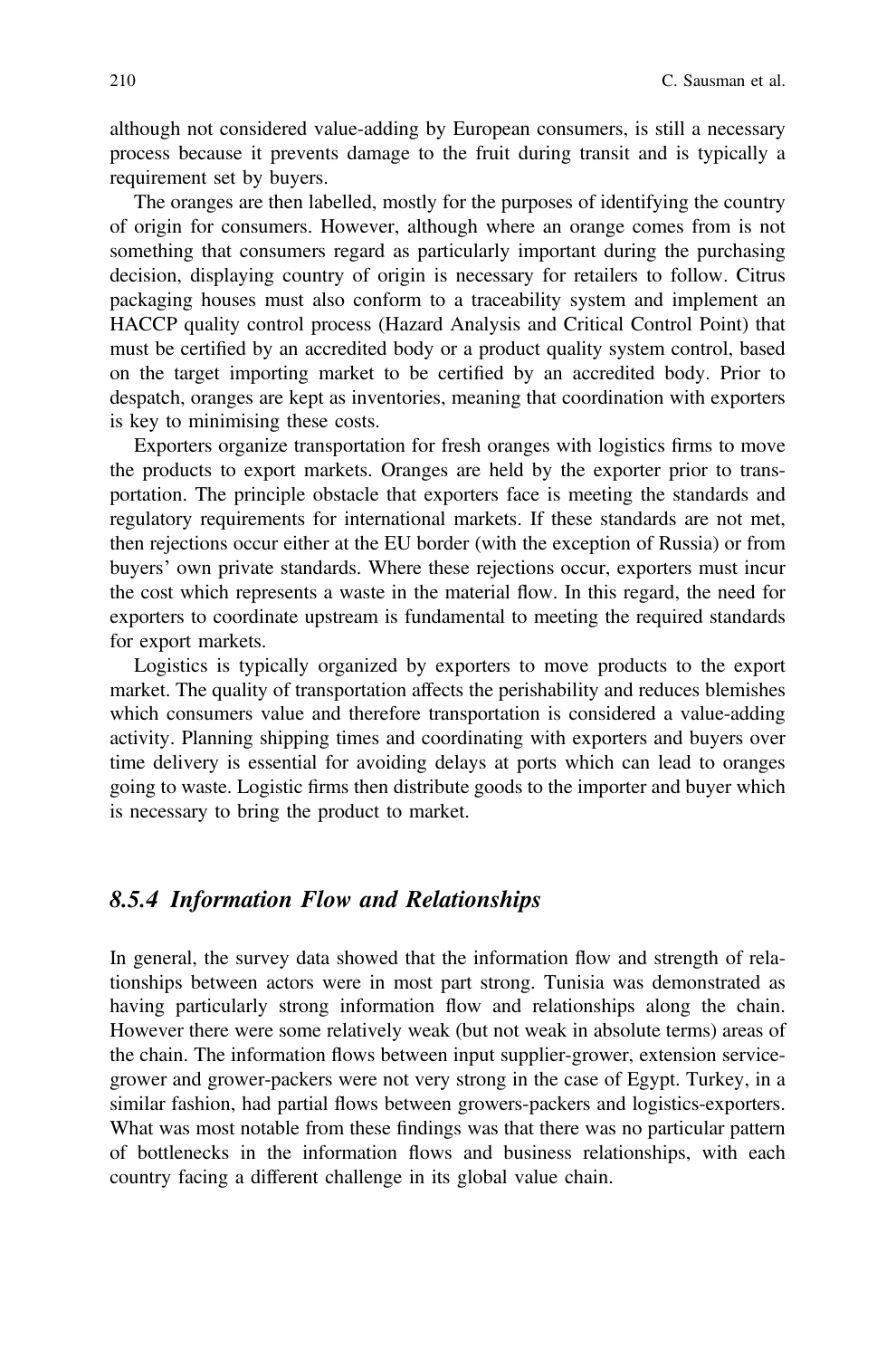<span id="page-16-0"></span>Interviews with Syrian stakeholders indicated that the information flow between actors in the chain was poor, particularly between exporters (or agents) and importers. Commitment and the strength of relationships between packers/exporters and farmers were also signalled as being limited in the interviews. There were suggestions that institutional structures, such as the Syrian chamber of commerce and Turkey's export union, were not particularly effective in bringing actors together to cooperate. The relationship between the interviewed Turkish exporter and the EU policy-setting body was signalled as being particularly problematic.

It was suggested in interviews and from key informant data that cultural norms and behaviour set the boundaries around the degree that actors cooperate and share information, as one farmer said when rationalizing why he didn't ask buyers where his oranges were going: "*it*'*s none of our business*". Building on this concept of culture as a driver/barrier to value chain relationships, Spanish buyers identified that a problem in sourcing oranges from MPCs was attributed to a different cultural understanding of "time" where MPCs' fresh orange suppliers did not keep to strict delivery times that are required by Spanish buyers.

#### 8.6 Discussion: Policy Implications

The above findings provide some key implications for maximizing the competitiveness of the fresh orange export industry of MPCs based on the adopted approach. A broad finding in the consumer research was that the price of an orange is not as important to European consumers as certain quality attributes. The implication of this is that agricultural policies that seek to drive down production costs with little concern about what the impact on *consumer value* could be doing harm the competitiveness of the value chain. Modernization plans in MPCs should be put within the context of maximizing value—driving down production costs and increasing output should not be the only indicator of competitiveness. Farm production capabilities have historically been the focus of agricultural research, especially considering the dominance of traditional theories of rural development over the past century (Cruickshank [2009;](#page-28-0) Marsden et al. [2001\)](#page-29-0), and MPCs are no exception.

Findings from the GVCA suggest that market information, when made available to growers, technicians, packers and exporters, could contribute towards the competitiveness of the fresh orange export sector. The creation of information networks can be an important component of value chain competitiveness (Asem-Bansah et al. [2012\)](#page-27-0); for instance the creation of a national database or training workshops with relevant organizations can be utilized so that market information is disseminated to stakeholders. This would allow the kind of findings generated from the consumer research in the GVCA to be capitalized on and actors along the chain would have a better understanding of their target market values, thereby negating misconceptions brought up in stakeholder interviews (such as the idea that European consumers attach importance to the country of origin during the purchasing decision).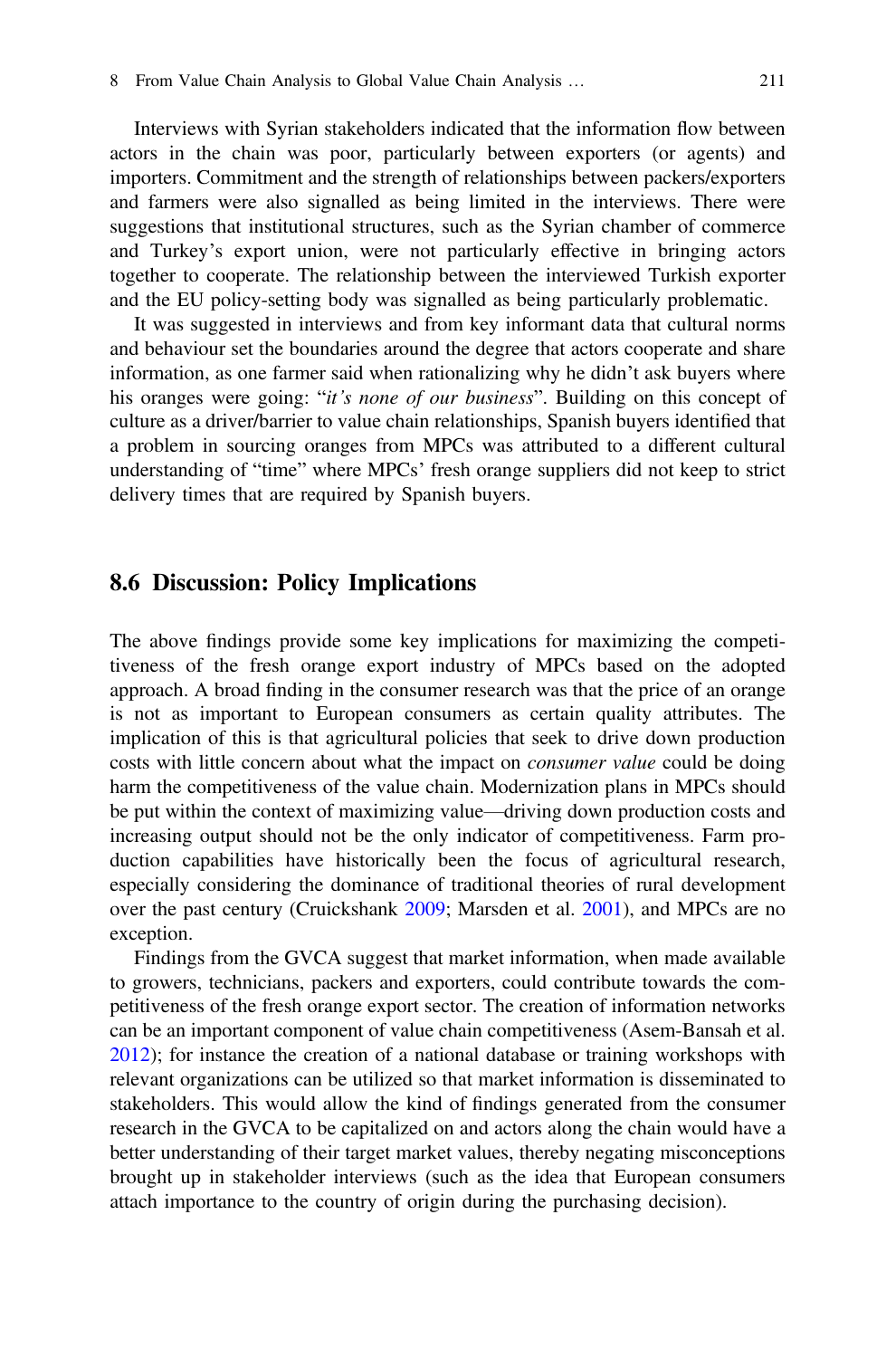Consumer value identified key areas for improving main quality attributes considered by consumers: variety selection; rootstock selection; irrigation technology; pest and disease control, that are consistent with ensuring juiciness, sweetness, and reducing perishability. Main actions and programs could:

- assess varieties and rootstock combinations against their ability to create the attributes that European consumers regard as important,
- breed and test the species, and
- incentivise the substitution of old orchards with new varieties that maximize the attributes valued by European consumers.

Extension actions should include adequate training programs on irrigation methods to improve citrus quality. For example, improving irrigation scheduling, especially during sensitive periods of fruit growth, is an important key for guaranteeing juiciness and facilitating peel ability. While modernization programs in MPCs appear to be mainly concerned with boosting volume (Lindberg et al. [2006\)](#page-29-0), there is also some overlap with the value-adding activities identified in the present research. For example, the Sustainable Agriculture Development Program in Egypt is placed within a context of critically scarce water resources in the region, yet its development of irrigation systems is also associated with improving product attributes important to European consumers. In addition, the subsidization of inputs (e.g. fertilizers), a common practise in most MPCs (World Bank [2008](#page-30-0)), may also be beneficial from this point of view if it encourages producers to improve important quality attributes. While the continuation of these programs from the perspective of value addition would be recommended, there also needs to be reflection over the extent this conflicts with broader institutional reforms under the EU Common Agricultural Policy reform.

Relevant to agricultural policy is the substitution of orchards to new varieties that are in line with the target market. As noted at the beginning of this chapter, MPCs do not export fresh oranges to a uniform European consumer. Even those MPCs which share borders and cultures have diverse destination markets—Tunisia sells 91 % of its exported fresh oranges to the French market whereas Morocco is very much diversified, with Russia consuming the largest share of 37 %. Taking these two examples and linking back to the consumer research, the rationale for the Moroccan export industry (or at least those fresh oranges which are destined for the Russian market) would be to incentivize substitution towards varieties that maximize peel ability whereas the Tunisian market should focus on those that are aligned with the tastes of French consumers. Syria presents a more unique case where regional neighbours that import the majority of its fresh oranges are likely to present a diverse set of tastes compared to potential European consumers (although given the political situation at the time of writing, inroads into the European market are unlikely for the foreseeable future). Since there are a multitude of citrus varieties with different characteristics (Hodgson [1967](#page-29-0)), a debate over which varieties match the tastes of target consumers while at the same time considering a complexity of trade-offs (e.g. climatic suitability) is needed to shape where policy incentives should be placed.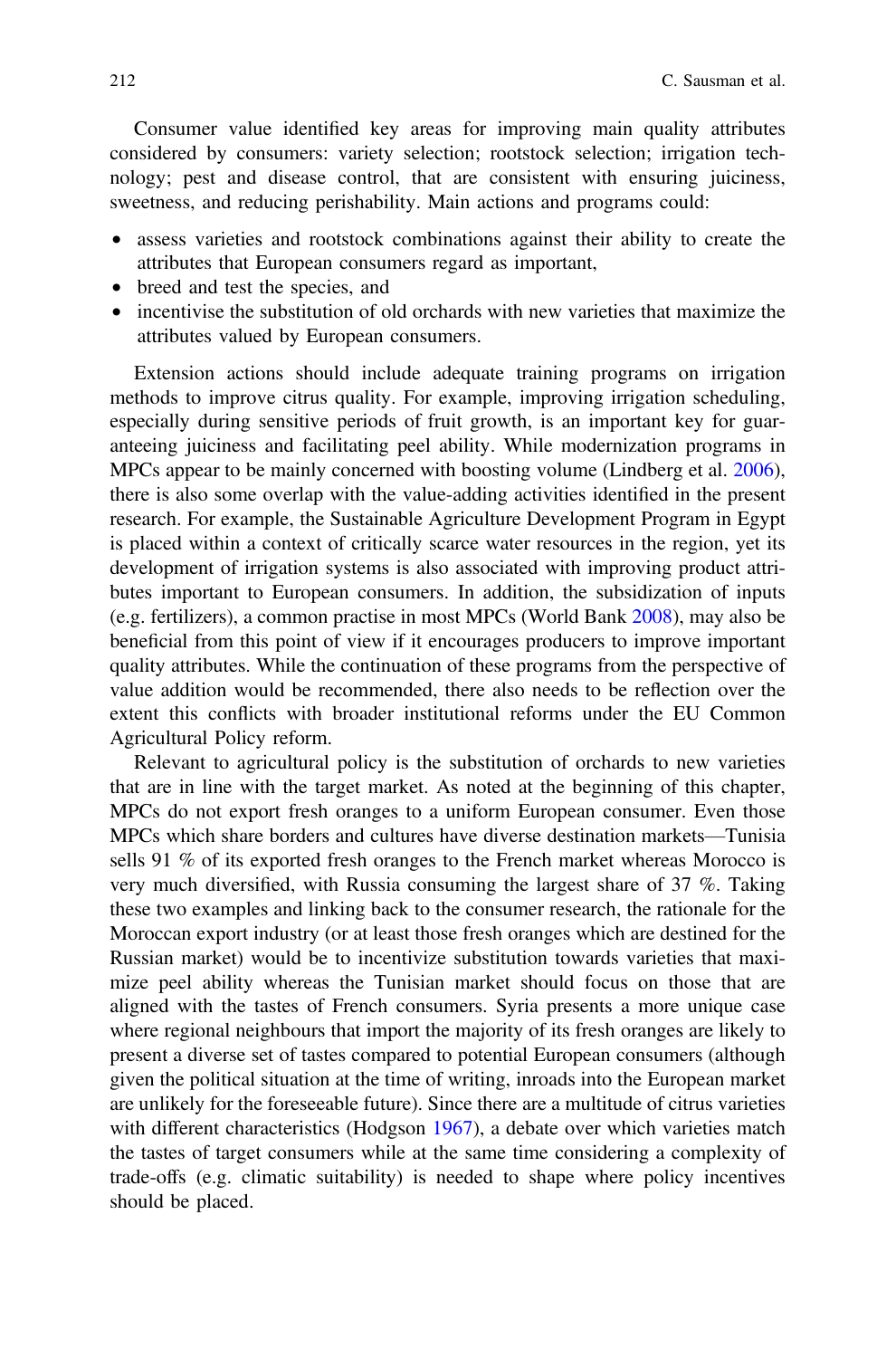Production represents a fruitful area for policy. However post-harvest operations are also key, including post-harvest disease control techniques that are important for improving quality of fruits and preserving shelf-life (negating perishability):

- Quality control technology
- Preservation treatments
- Controlled environment storage technology, and
- Incentives for purchasing quality cold-controlled transportation.

Activities that did not add value but were judged necessary to bring the product to market include those which ensure import standards for the European market. Policy makers could assist citrus sector enterprises in improving quality and safety systems, especially those stages that lead up to and including HACCP quality control. Given that a barrier to adoption is the fixed costs involved, credit facilitation could act as a strong enabler. In addition, pesticide usage was revealed as a 'tightrope' where, although it is necessary to negate against disease, it can also destroy value because European consumers have concern over pesticide residues according to the consumer research. Facilitating training could be an important policy tool to ensure stakeholders walk this tightrope successfully. Stages and activities of the chain where intervention could be effective are:

*Level 1. Farm*: Use of certified rootstocks and fertilization, training in the type of chemicals used, management of irrigation water resources, soil management and plant protection against pests and diseases.

*Level 2. Post*-*harvest Treatment and Packing*: Sizing technology, quality control technology, cleaning technology, preservation treatments, controlled environment storage technology, raw materials.

*Level 3. Transport and Distribution*: Vehicles used, used pallets or containers, temperature and humidity control technologies.

*Level 4. Marketing and Export*: Transport conditions, insurance programs, etc.

As noted, a lack of known exporters was a significant barrier for buyers in sourcing oranges from MPCs. This suggests that promotion and networking could be areas for policy such that relationships are established between European buyers and exporters. Incentivising the use of trade fairs for exporters could be a start to this process.

The material flow indicated that many of the wasteful activities were a direct result of poor coordination between actors which could be tackled through collective organizations, directing the flow of goods in a timely and cost-efficient manner. The interviews supported these findings where a lack of information flow and poor relationships were concurrent with the lack of effective horizontal organization. Fragmented farms also make it difficult to apply quality systems and disseminate market information (Roy and Thorat [2008\)](#page-29-0).

Based on a New Institutional Economics perspective (North [1990\)](#page-29-0), it is generally understood that horizontal cooperation in developing countries reduces the transaction costs between suppliers and buyers. A supportive policy structure that incentivizes the development and effective management of collective organizations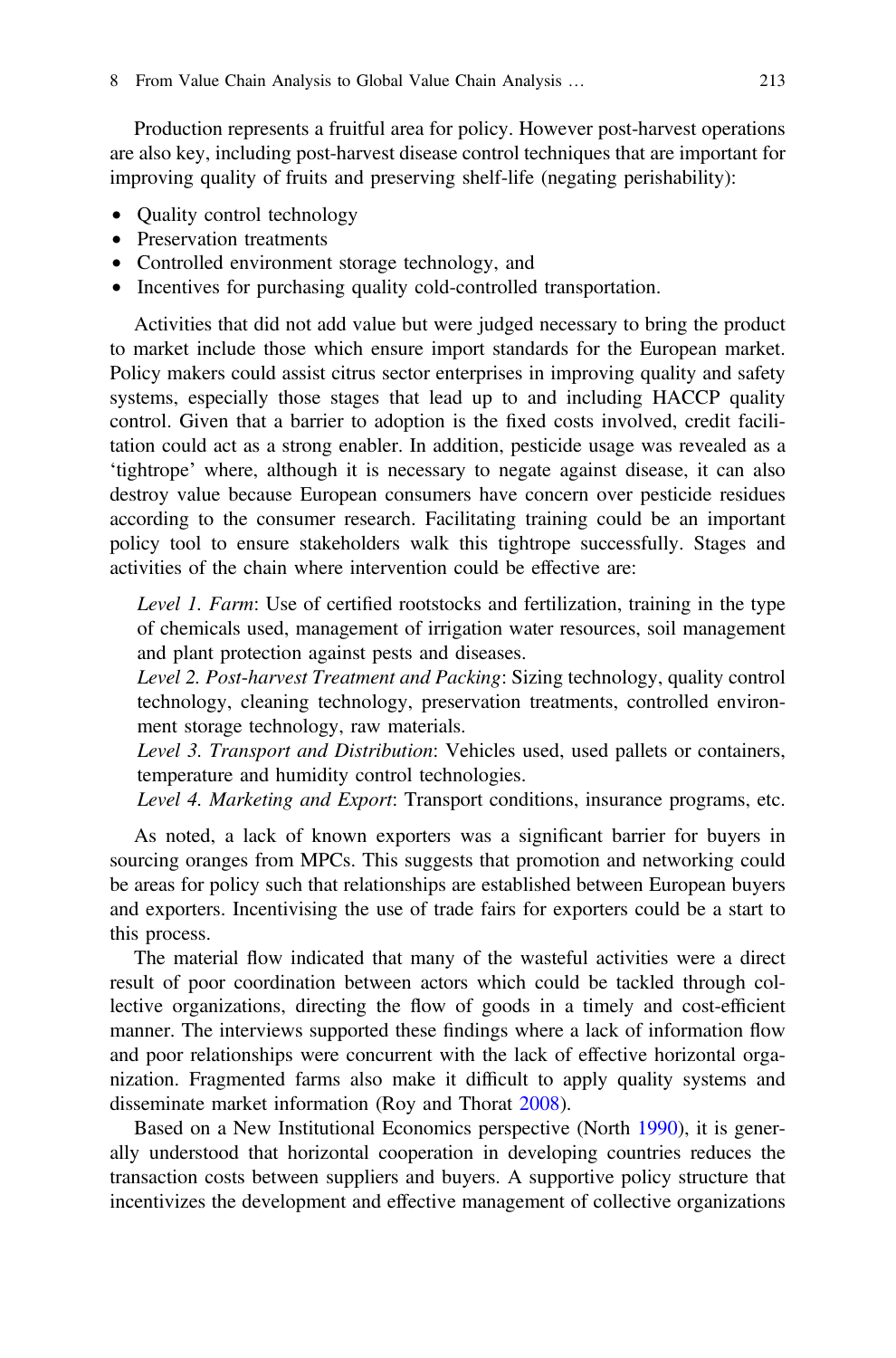was recommended by key informants such that coordination problems which cause wasteful activities along the value chain can be tackled. External costs are also incurred to the sector as a whole when one firm fails in this regard. Spanish buyers suggested that there is a 'contagion effect' such that all the exporters from respective countries were tarred with the same brush when just one exporter failed. In Morocco, the Autonomous Establishment of Export Control and Coordination represents a public institution dedicated to regulatory compliance for food exports and plays a role in coordinating export activity (EACCE [2011\)](#page-28-0). This kind of public sector support in the Moroccan context could at least provide a model which other MPCs can follow.

#### 8.7 Conclusion

In this chapter, we have demonstrated how GVCA can make an important contribution when it comes to the issues facing MPCs and the wider agricultural policymaking in the region. Previous ideas on competitiveness in the agri-food sector of MPCs have primarily been approached through a neo-classical lens, based on liberalizing markets and productivity (Lindberg et al. [2006](#page-29-0)). While we do not dismiss this as a perspective, particularly given the multitude and sometimes conflicting objectives for agricultural policy, a strategy of driving down costs may not be beneficial from a value creation point of view, particularly given the poor state of its value-added agriculture compared to other developing countries (Binswanger-Mkhize and McCalla [2010\)](#page-28-0). It appears evident that up until now, agricultural policy has had little success in tackling the serious economic challenges facing the region (Baldacci et al. [2008](#page-28-0)).

Prior to this chapter, using a value-stream method such as that proposed by Taylor [\(2005](#page-30-0)) was confined to the SCM literature and had not been used to inform policy at the macro-level, arguably because it was restricted to a single-chain case study methodology. Furthermore, using comparable value chain concepts from the SCM literature have only more recently been transferred to a developing country context (Adhikari et al.  $2012$ ). To achieve the end of informing policy, the methodology was adapted from a single case study chain method with a small number of participants and a narrowly defined value stream to a sectoral level of analysis analogous to the Global Value Chain literature but conceptually closer to the SCM stream, such that broader generalizations could be made about the fresh orange industry. Policy recommendations resulting from the GVCA and key informant data can be summarized as follows:

• It facilitates the dissemination of market information made available to value chain stakeholders. The creation of information networks such as a national database or training workshops would allow consumer research to be capitalized on and negate misconceived ideas of what European consumers regard as important;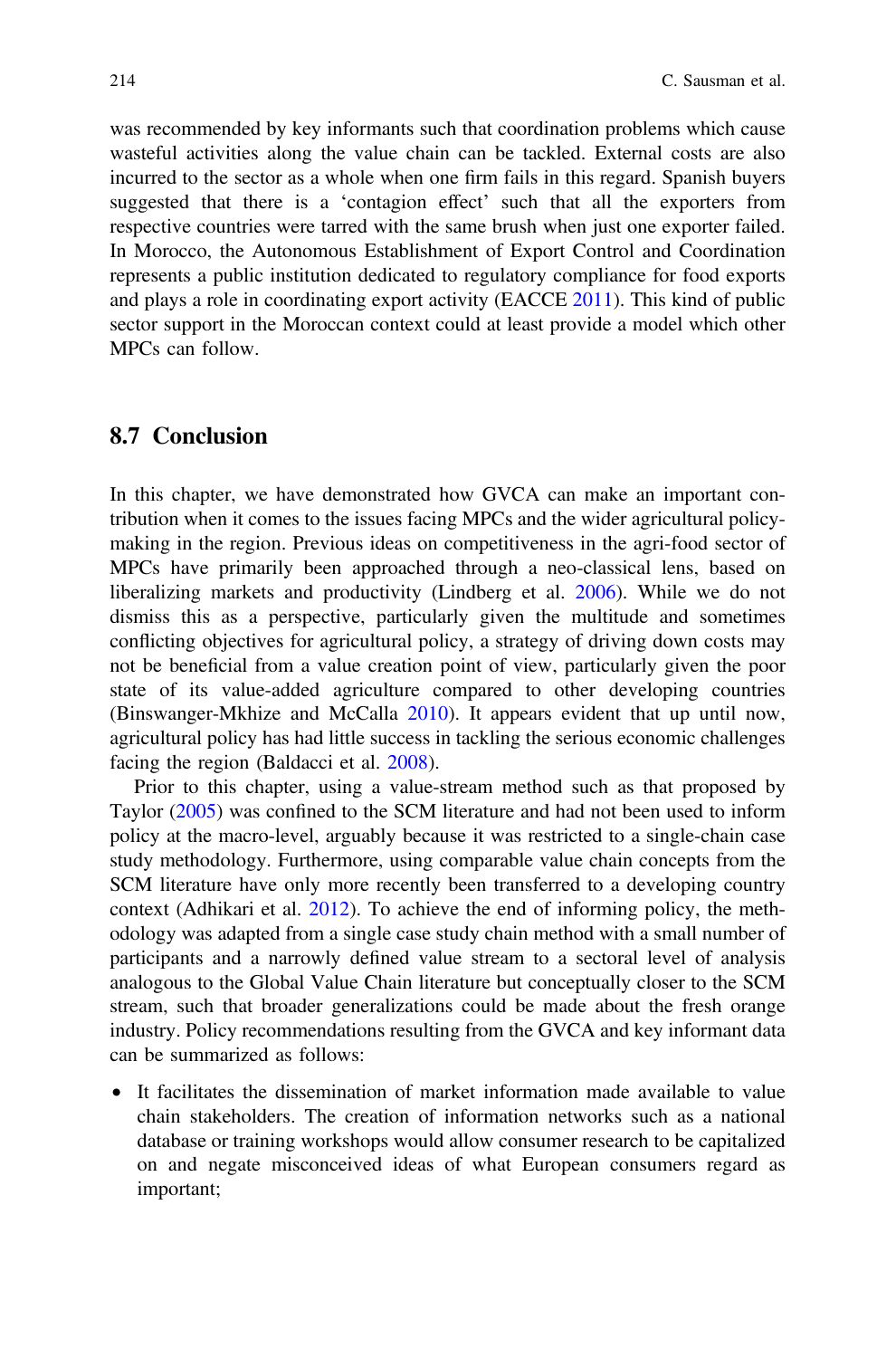- 8 From Value Chain Analysis to Global Value Chain Analysis … 215
- Given that the main barrier of European buyers in sourcing from MPCs was the lack of known contacts, policy contributes through investing in export promotional campaigns and facilitating networking opportunities, for example funding participation in international trade fairs.
- It provides incentives for investment in those activities that add value to the final consumer, namely: variety selection and substitution where necessary, irrigation systems and methods, and quality cold-controlled transportation.
- Activities that do not add value but are necessary to bring fresh oranges to market are fundamental to enabling access to European markets. Most notably, this includes quality and safety systems along the chain. Stages and activities where policy support could intervene and thereby provide access to the market for stakeholders are: certified rootstocks and fertilization, quality control during post-harvest treatment, and controlled environment storage technology. Not only are these elements necessary, but they were also brought up by European buyers as being a barrier to sourcing from MPCs.
- The elimination of wasteful activities was identified as a problem of poor coordination along the chain. This could be tackled through policy that provides greater support to collective organizations, therefore enabling better coordination along the chain.

While the methodology proposed here has enabled policy recommendations that are value-centric, it also comes with limitations. This was the first time that the single chain method, where the target market can be identified easily, has been shifted to an aggregated sector-level chain. With this methodological shift it was difficult to identify the target market because different individual chains serve different markets (high income vs. low income, price vs. quality, pensioners vs. single mother families, university education vs. school leavers etc.).

The heterogeneity of chain structures, not just between case study countries but within them as well, provides a challenge to aggregating the results into a single map of the chain. The basic problem that emerges from this is one of comparing 'apples and oranges', where a global map is constructed with vertically integrated and highly fragmented chains. Within the survey, stakeholders were asked to identify who their customers are. From this a diversity of structures emerged. For instance, in the Moroccan sample, the customer base of growers were almost evenly split between citrus packers, citrus exporters, citrus grower-packers, citrus packer-exporters, fully integrated citrus grower-packer-exporters and non-citrus specific customers.

In addition to the above methodological limitations, the policy recommendations proposed here are broad and do not go into specific policy initiatives in significant detail. What was touched upon however was the way that current initiatives such as Morocco's Green Plan and Egypt's Sustainable Agriculture Development Program may have an impact on consumer value, although not intentionally, especially with regard to the development of irrigation infrastructure. Further research that assesses individual policy initiatives based on their ability to contribute towards creating consumer value would be beneficial in furthering value chain thinking as a framework for evaluating policy.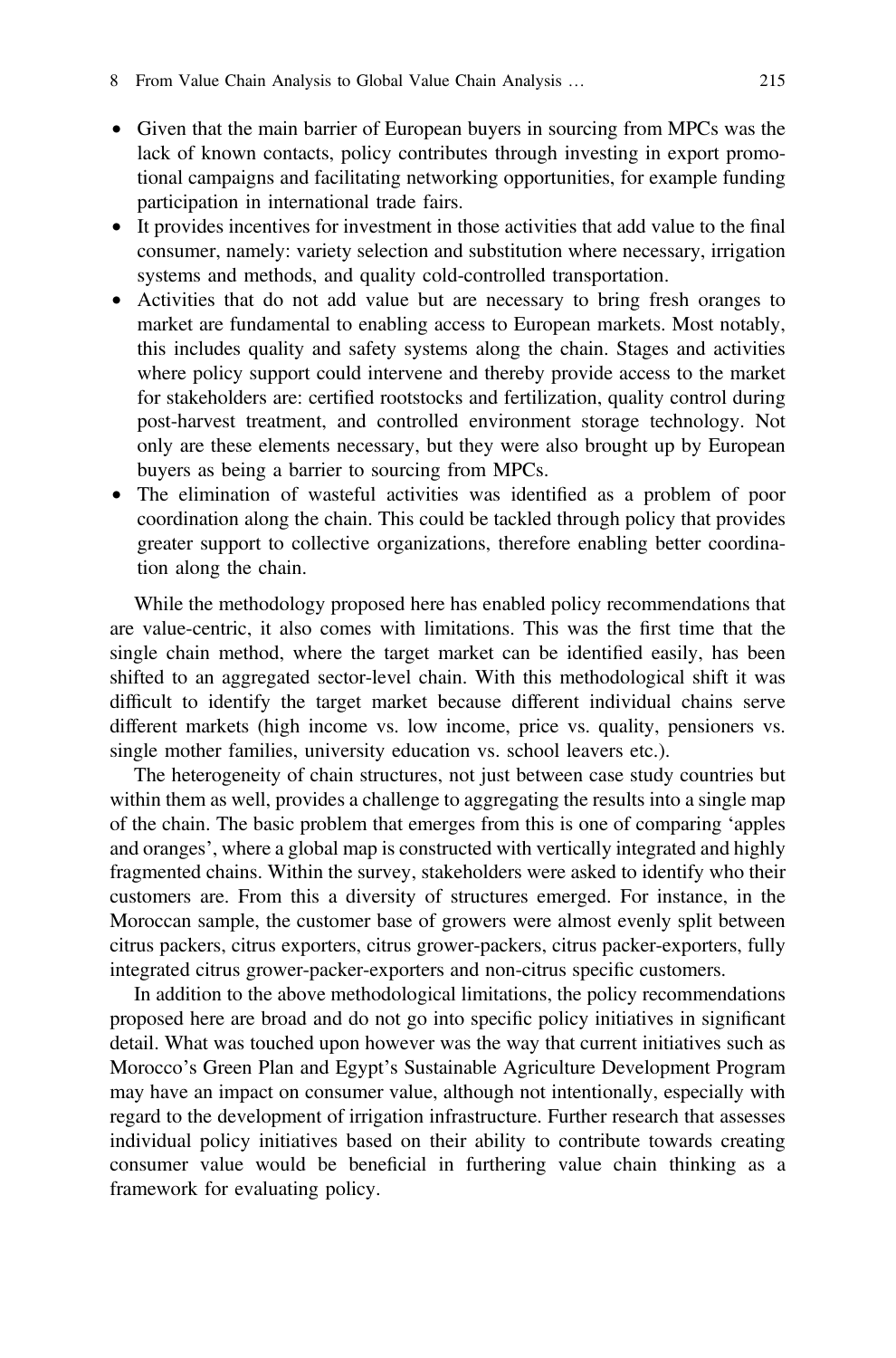



Fig. 8.2 Differences in importance attached to orange attributes based on consumers' country of residence. Attributes presented passed test of significance (2-tailed) if below 0.05, and test of homogeneity of variance

## Appendix 2

See Fig. 8.3.



Fig. 8.3 Impact of gender on the importance attached to orange attributes. Attributes presented passed test of significance (2-tailed) if below 0.05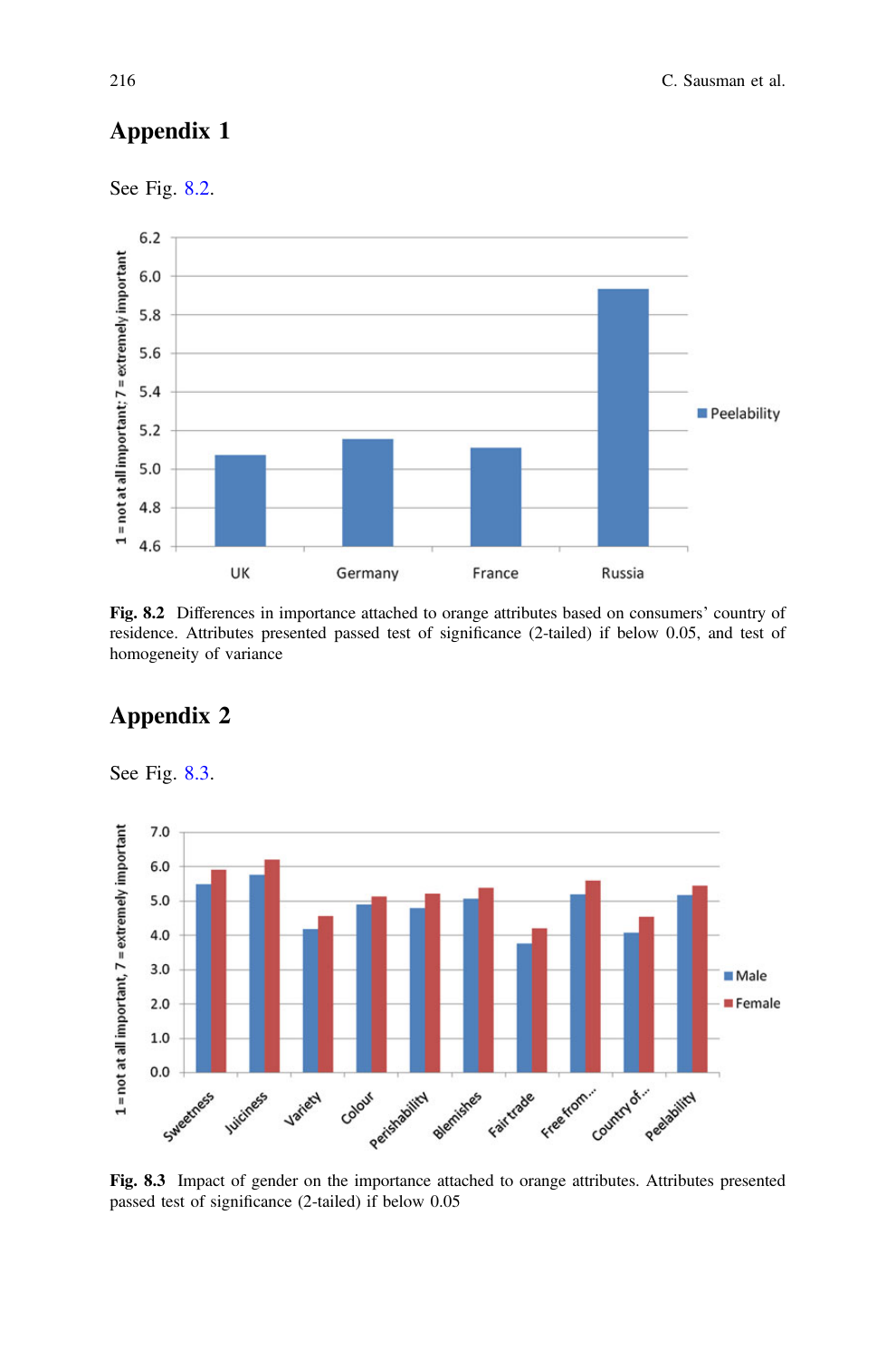See Fig. 8.4.



Fig. 8.4 Impact of age on the importance attached to orange attributes. Attributes presented passed test of significance (2-tailed) if below 0.05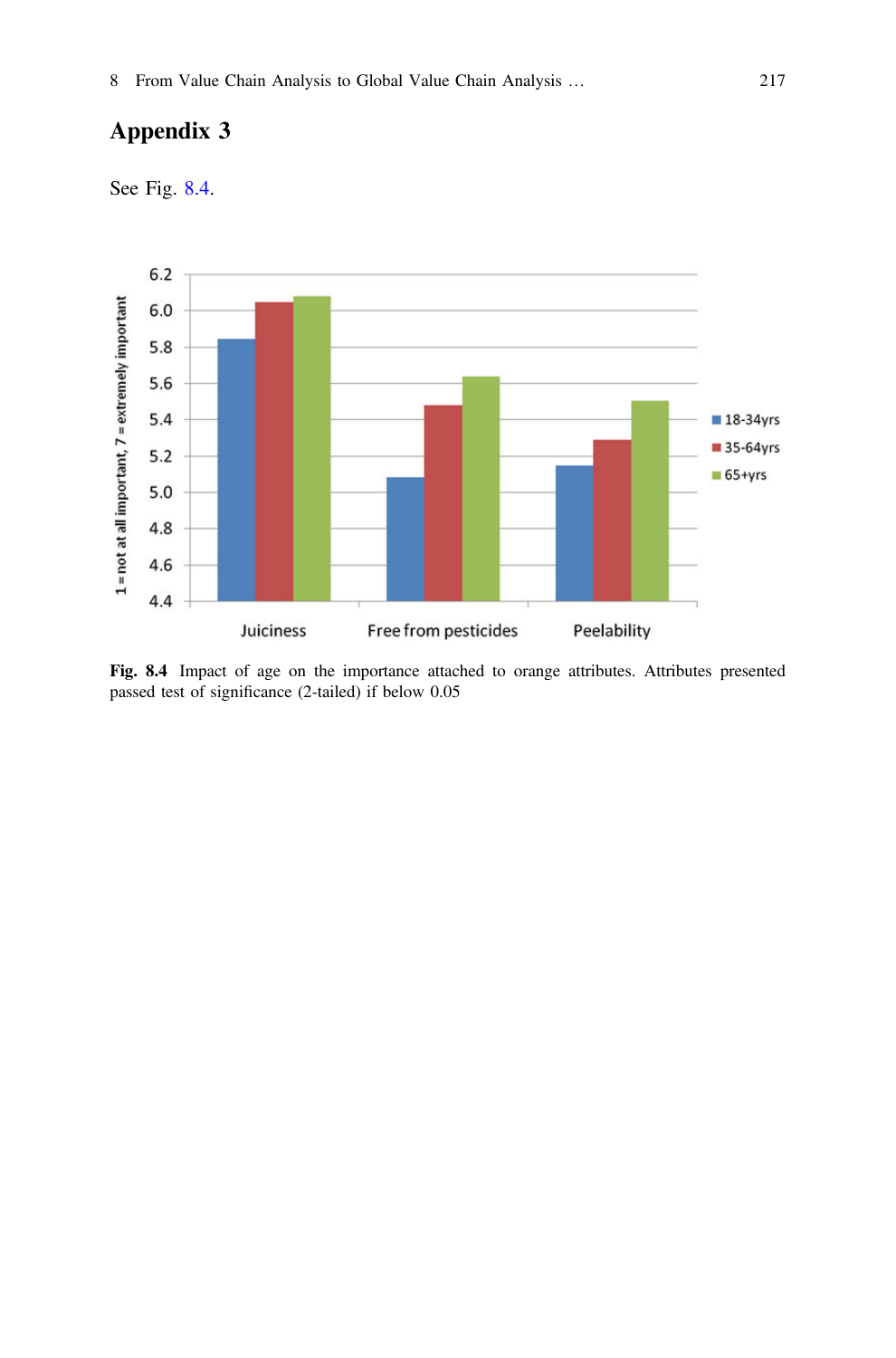See Table 8.4.

| <b>Table 8.4</b> Strength of<br>information flow and<br>relationships in Egypt's fresh<br>orange global value chain<br>(mean score percentages <sup>a</sup> ) | Citrus input supplier             |        |  |  |  |
|---------------------------------------------------------------------------------------------------------------------------------------------------------------|-----------------------------------|--------|--|--|--|
|                                                                                                                                                               | Information flow                  | 47 $%$ |  |  |  |
|                                                                                                                                                               | Customer relationships            | 65 %   |  |  |  |
|                                                                                                                                                               | Relationship average (downstream) | 67%    |  |  |  |
|                                                                                                                                                               | <b>Extension services</b>         |        |  |  |  |
|                                                                                                                                                               | Information flow                  | 40 %   |  |  |  |
|                                                                                                                                                               | Customer relationships            | 63 %   |  |  |  |
|                                                                                                                                                               | Relationship average (downstream) | 63 %   |  |  |  |
|                                                                                                                                                               | <b>Growers</b>                    |        |  |  |  |
|                                                                                                                                                               | Information flow                  | 52 %   |  |  |  |
|                                                                                                                                                               | Supplier relationships            | 70 %   |  |  |  |
|                                                                                                                                                               | Customer relationships            | 69 %   |  |  |  |
|                                                                                                                                                               | Relationship average (downstream) | 76 %   |  |  |  |
|                                                                                                                                                               | Packers                           |        |  |  |  |
|                                                                                                                                                               | Information flow                  | 71 %   |  |  |  |
|                                                                                                                                                               | Supplier relationships            | 82 %   |  |  |  |
|                                                                                                                                                               | Customer relationships            | 82%    |  |  |  |
|                                                                                                                                                               | Relationship average (downstream) | 85 %   |  |  |  |
|                                                                                                                                                               | Logistics                         |        |  |  |  |
|                                                                                                                                                               | Information flow                  | 81 %   |  |  |  |
|                                                                                                                                                               | Customer relationships            | 85 %   |  |  |  |
|                                                                                                                                                               | Relationship average (downstream) | 85 %   |  |  |  |
|                                                                                                                                                               | <b>Exporters</b>                  |        |  |  |  |
|                                                                                                                                                               | Information flow                  | 80%    |  |  |  |
|                                                                                                                                                               | Supplier relationships            | 89%    |  |  |  |
|                                                                                                                                                               | Customer relationships            | 90 %   |  |  |  |
|                                                                                                                                                               | Relationship average (downstream) | 90 %   |  |  |  |

 $^{\circ}0-33$  % = weak, 34–66 % = partial/basic, 67–100 % = strong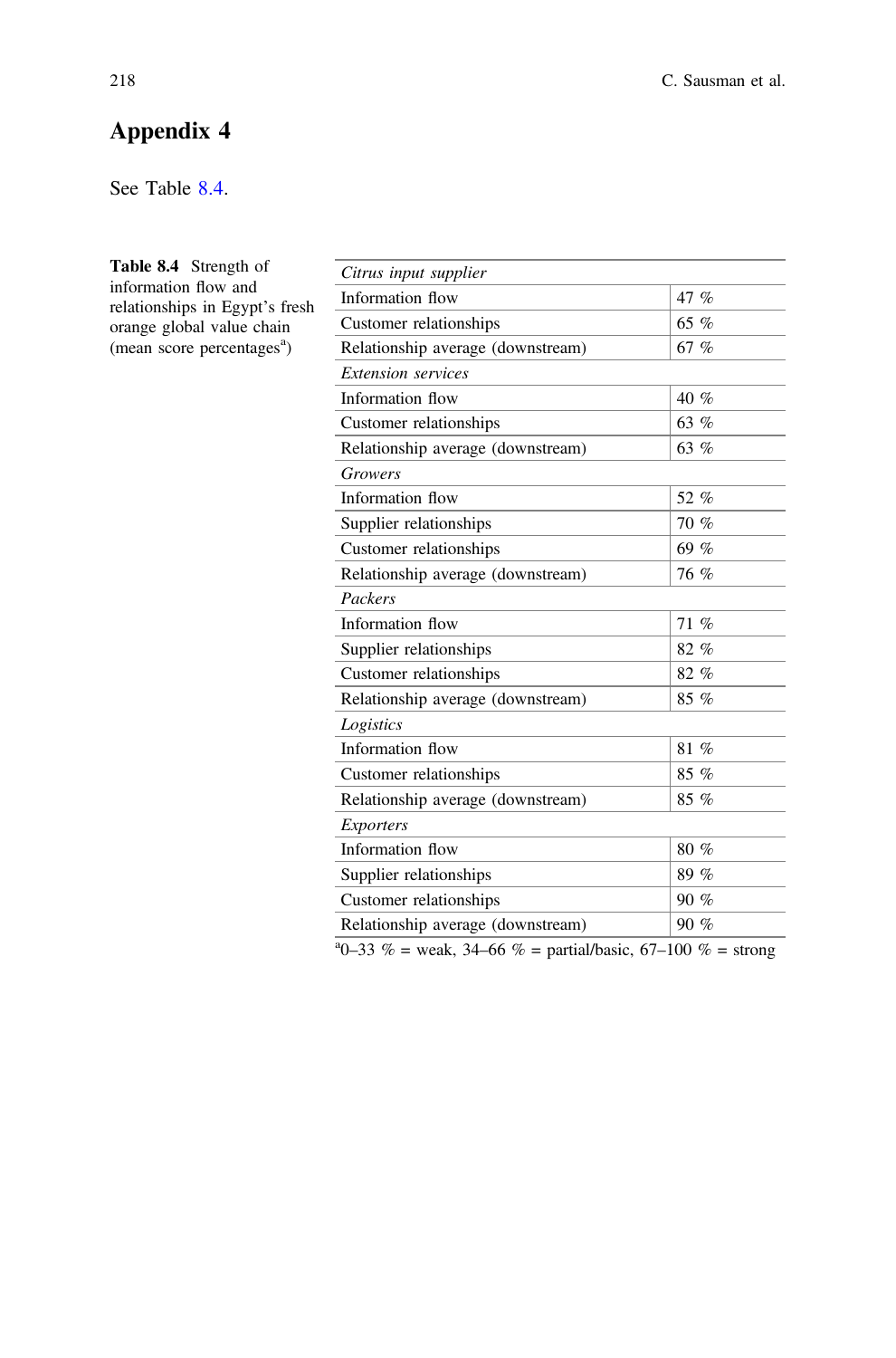See Table 8.5.

| Table 8.5 Strength of<br>information flow and<br>relationships in Morocco's<br>fresh orange global value | Citrus input supplier                                                               |        |  |  |
|----------------------------------------------------------------------------------------------------------|-------------------------------------------------------------------------------------|--------|--|--|
|                                                                                                          | Information flow                                                                    | 90 %   |  |  |
|                                                                                                          | Customer relationships                                                              | 88 %   |  |  |
| chain (mean score                                                                                        | Relationship average (downstream)                                                   | 81 %   |  |  |
| percentages <sup>a</sup> )                                                                               | <b>Extension</b> services                                                           |        |  |  |
|                                                                                                          | Information flow                                                                    | 88 %   |  |  |
|                                                                                                          | Customer relationships                                                              | 65 %   |  |  |
|                                                                                                          | Relationship average (downstream)                                                   | 65 %   |  |  |
|                                                                                                          | Growers                                                                             |        |  |  |
|                                                                                                          | Information flow                                                                    | 80 %   |  |  |
|                                                                                                          | Supplier relationships                                                              | 74 %   |  |  |
|                                                                                                          | Customer relationships                                                              | 75 %   |  |  |
|                                                                                                          | Relationship average (downstream)                                                   | 80 %   |  |  |
|                                                                                                          | Packers                                                                             |        |  |  |
|                                                                                                          | Information flow                                                                    | 94 %   |  |  |
|                                                                                                          | Supplier relationships                                                              | 85 %   |  |  |
|                                                                                                          | Customer relationships                                                              | 85 %   |  |  |
|                                                                                                          | Relationship average (downstream)                                                   | 88 %   |  |  |
|                                                                                                          | Logistics                                                                           |        |  |  |
|                                                                                                          | Information flow                                                                    | 82 %   |  |  |
|                                                                                                          | Customer relationships                                                              | $85\%$ |  |  |
|                                                                                                          | Relationship average (downstream)                                                   | $85\%$ |  |  |
|                                                                                                          | <b>Exporters</b>                                                                    |        |  |  |
|                                                                                                          | Information flow                                                                    | 87 %   |  |  |
|                                                                                                          | Supplier relationships                                                              | 92 %   |  |  |
|                                                                                                          | Customer relationships                                                              | 89 %   |  |  |
|                                                                                                          | Relationship average (downstream)                                                   | 89 %   |  |  |
|                                                                                                          | $\frac{30.22 \text{ dt}}{20.81 \text{ dt}}$ unable 24 66 0 months although 67 100 0 |        |  |  |

 $^{\circ}0-33$  % = weak, 34–66 % = partial/basic, 67–100 % = strong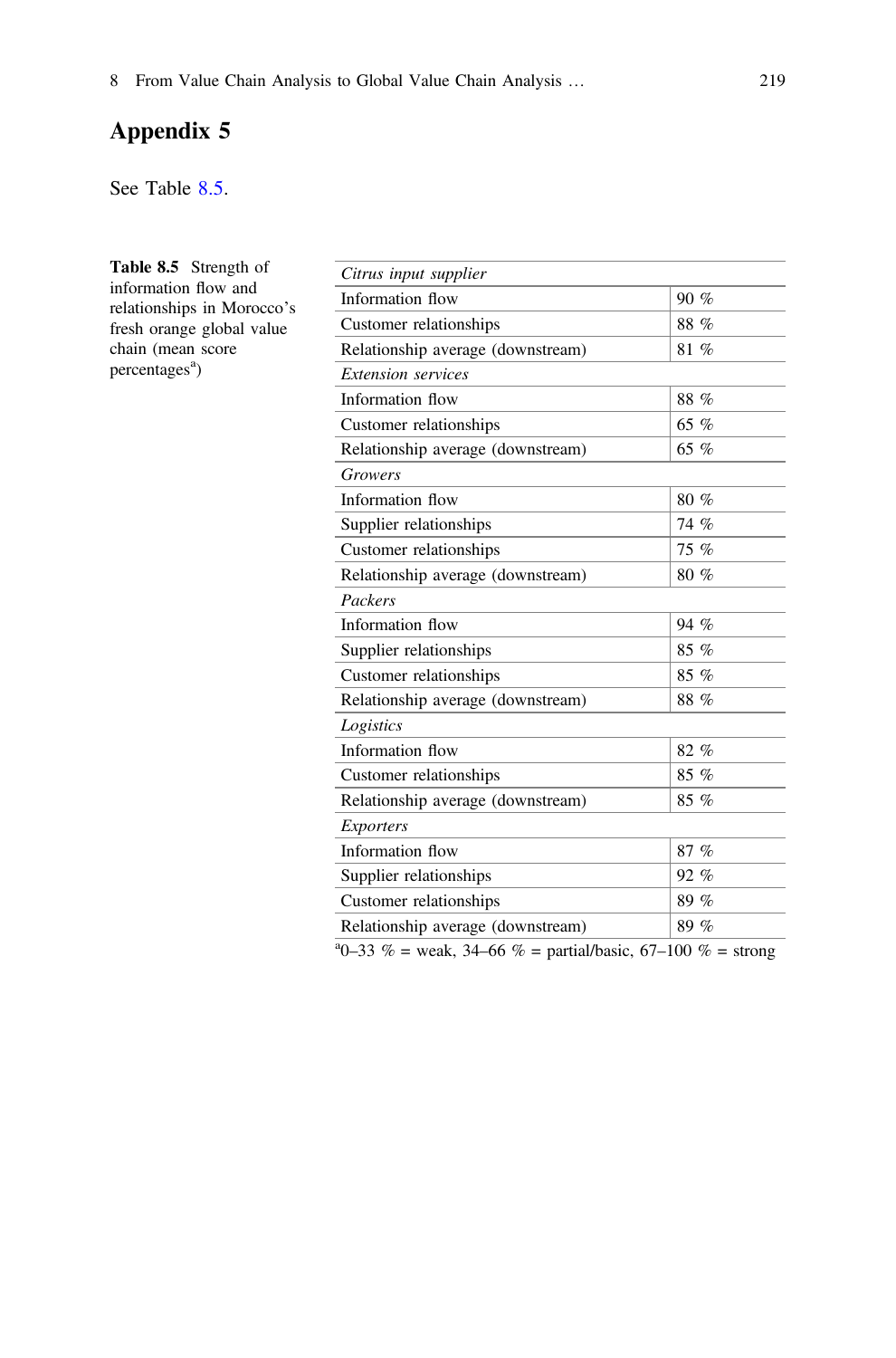See Table 8.6.

| <b>Table 8.6</b> Strength of<br>information flow and<br>relationships in Syria's fresh<br>orange global value chain | Citrus input supplier             |        |  |  |  |
|---------------------------------------------------------------------------------------------------------------------|-----------------------------------|--------|--|--|--|
|                                                                                                                     | information flow                  | 80 %   |  |  |  |
|                                                                                                                     | customer relationships            | 73%    |  |  |  |
| (mean score percentages <sup>a</sup> )                                                                              | relationship average (downstream) | 73 %   |  |  |  |
|                                                                                                                     | <b>Extension services</b>         |        |  |  |  |
|                                                                                                                     | Information flow                  | 85 %   |  |  |  |
|                                                                                                                     | Customer relationships            | 77%    |  |  |  |
|                                                                                                                     | Relationship average (downstream) | 77%    |  |  |  |
|                                                                                                                     | <b>Growers</b>                    |        |  |  |  |
|                                                                                                                     | Information flow                  | 70 %   |  |  |  |
|                                                                                                                     | Supplier relationships            | 73%    |  |  |  |
|                                                                                                                     | Customer relationships            | 69 %   |  |  |  |
|                                                                                                                     | Relationship average (downstream) | 74 %   |  |  |  |
|                                                                                                                     | Packers                           |        |  |  |  |
|                                                                                                                     | Information flow                  | 87 %   |  |  |  |
|                                                                                                                     | Supplier relationships            | 79 %   |  |  |  |
|                                                                                                                     | Customer relationships            | 78 %   |  |  |  |
|                                                                                                                     | Relationship average (downstream) | 80%    |  |  |  |
|                                                                                                                     | Logistics                         |        |  |  |  |
|                                                                                                                     | Information flow                  | 72%    |  |  |  |
|                                                                                                                     | Customer relationships            | 66 %   |  |  |  |
|                                                                                                                     | Relationship average (downstream) | 66 %   |  |  |  |
|                                                                                                                     | <b>Exporters</b>                  |        |  |  |  |
|                                                                                                                     | Information flow                  | 85 %   |  |  |  |
|                                                                                                                     | Supplier relationships            | 82%    |  |  |  |
|                                                                                                                     | Customer relationships            | $77\%$ |  |  |  |
|                                                                                                                     | Relationship average (downstream) | 77%    |  |  |  |

<sup>a</sup>0–33 % = weak, 34–66 % = partial/basic, 67–100 % = strong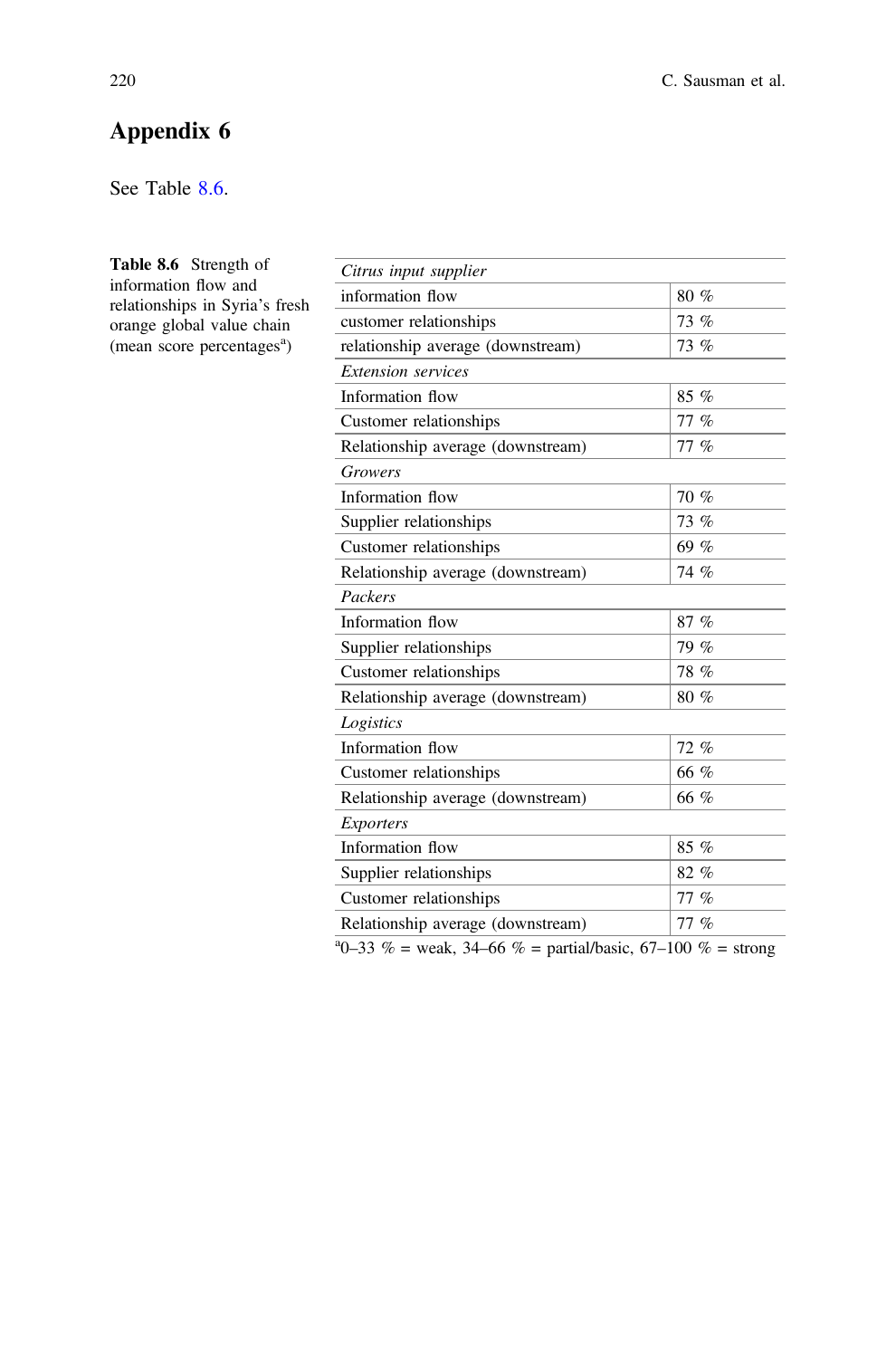See Table 8.7.

| Table 8.7 Strength of<br>information flow and<br>relationships in Tunisia's<br>fresh orange global value | Citrus input supplier             |        |  |  |  |
|----------------------------------------------------------------------------------------------------------|-----------------------------------|--------|--|--|--|
|                                                                                                          | Information flow                  | 74 %   |  |  |  |
|                                                                                                          | Customer relationships            | 76 %   |  |  |  |
| chain (mean score                                                                                        | Relationship average (downstream) | $75\%$ |  |  |  |
| percentages <sup>a</sup> )                                                                               | <b>Extension</b> services         |        |  |  |  |
|                                                                                                          | Information flow                  | 79 %   |  |  |  |
|                                                                                                          | Customer relationships            | 83 %   |  |  |  |
|                                                                                                          | Relationship average (downstream) | 83 %   |  |  |  |
|                                                                                                          | Growers                           |        |  |  |  |
|                                                                                                          | Information flow                  | 77%    |  |  |  |
|                                                                                                          | Supplier relationships            | $73\%$ |  |  |  |
|                                                                                                          | Customer relationships            | 72%    |  |  |  |
|                                                                                                          | Relationship average (downstream) | 80%    |  |  |  |
|                                                                                                          | Packers                           |        |  |  |  |
|                                                                                                          | Information flow                  | 100 %  |  |  |  |
|                                                                                                          | Supplier relationships            | 88 %   |  |  |  |
|                                                                                                          | Customer relationships            | 88 %   |  |  |  |
|                                                                                                          | Relationship average (downstream) | $80\%$ |  |  |  |
|                                                                                                          | Logistics                         |        |  |  |  |
|                                                                                                          | Information flow                  | 80%    |  |  |  |
|                                                                                                          | Customer relationships            | 88 %   |  |  |  |
|                                                                                                          | Relationship average (downstream) | 88 %   |  |  |  |
|                                                                                                          | Exporters                         |        |  |  |  |
|                                                                                                          | Information flow                  | 91 %   |  |  |  |
|                                                                                                          | Supplier relationships            | 72%    |  |  |  |
|                                                                                                          | Customer relationships            | 82 %   |  |  |  |
|                                                                                                          | Relationship average (downstream) | 82 %   |  |  |  |
|                                                                                                          |                                   |        |  |  |  |

 $^{\circ}0-33$  % = weak, 34–66 % = partial/basic, 67–100 % = strong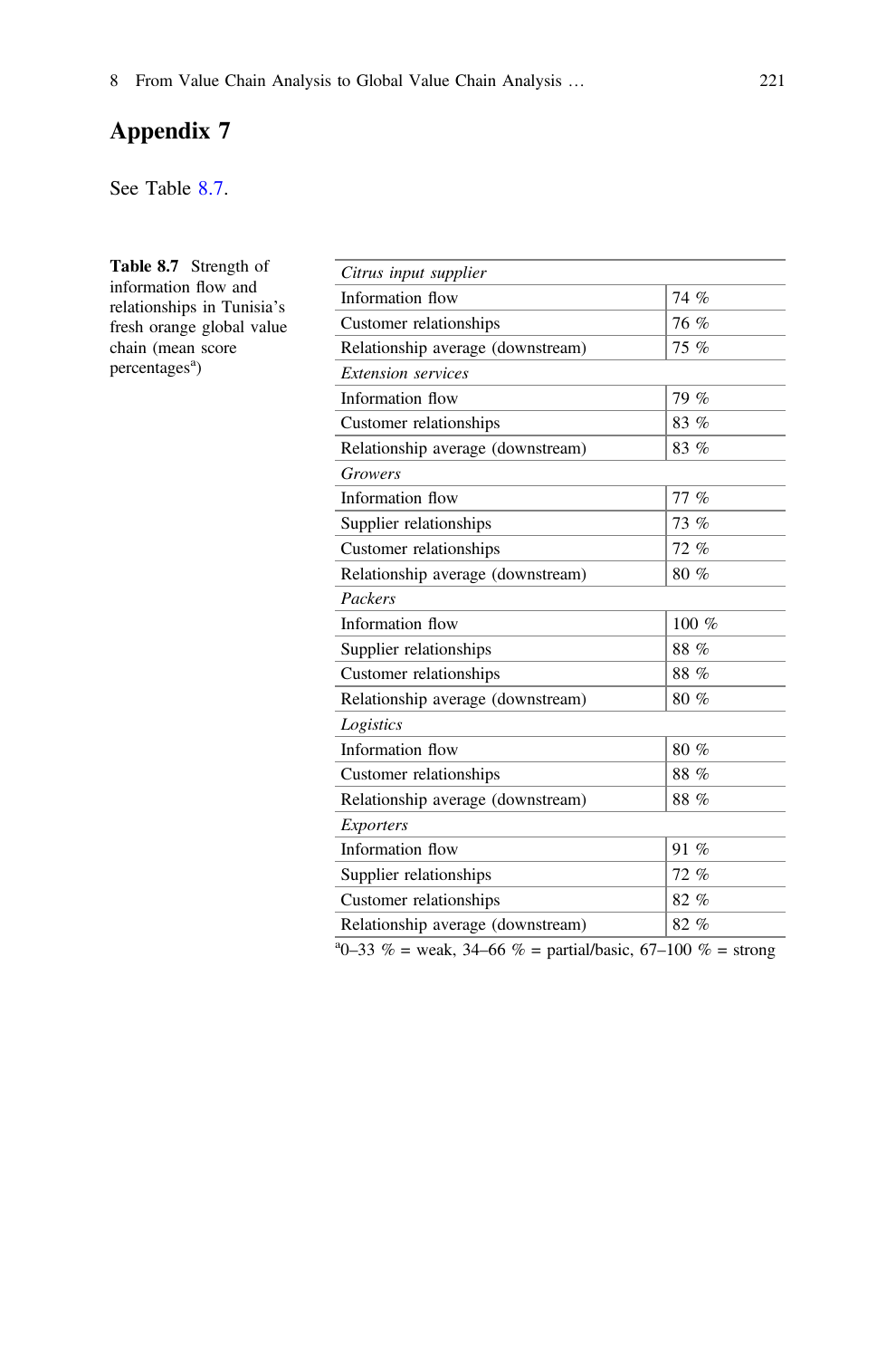<span id="page-27-0"></span>See Table 8.8.

| Citrus input supplier             |        |  |  |  |
|-----------------------------------|--------|--|--|--|
| Information flow                  | 68 %   |  |  |  |
| Customer relationships            | 64 %   |  |  |  |
| Relationship average (downstream) | 66 %   |  |  |  |
| <b>Extension services</b>         |        |  |  |  |
| Information flow                  | 80%    |  |  |  |
| Customer relationships            | $73\%$ |  |  |  |
| Relationship average (downstream) | 73 %   |  |  |  |
| <b>Growers</b>                    |        |  |  |  |
| Information flow                  | 62 %   |  |  |  |
| Supplier relationships            | 68 %   |  |  |  |
| Customer relationships            | 67%    |  |  |  |
| Relationship average (downstream) | 68 %   |  |  |  |
| Packers                           |        |  |  |  |
| Information flow                  | $73\%$ |  |  |  |
| Supplier relationships            | 68 %   |  |  |  |
| Customer relationships            | 72%    |  |  |  |
| Relationship average (downstream) | 70%    |  |  |  |
| Logistics                         |        |  |  |  |
| Information flow                  | 68 %   |  |  |  |
| Customer relationships            | 69 %   |  |  |  |
| Relationship average (downstream) | 69 %   |  |  |  |
| <b>Exporters</b>                  |        |  |  |  |
| Information flow                  | 74 %   |  |  |  |
| Supplier relationships            | 69 %   |  |  |  |
| Customer relationships            | 72%    |  |  |  |
| Relationship average (downstream) | 72 %   |  |  |  |
|                                   |        |  |  |  |

 $^{\circ}0-33$  % = weak, 34–66 % = partial/basic, 67–100 % = strong

#### References

- Adhikari, R. P., Collins, R., & Sun, X. (2012). Segmenting consumers to inform agrifood value chain development in Nepal. *International Food and Agribusiness Management Review, 15*(4), 93–114.
- Asem-Bansah, C. K., Sakyi-Dawson, O., Ackah-Nyamike, E. E., Colecraft, E. K., & Marquis, G. S. (2012). Enhancing backyard poultry enterprise performance in the Techiman area: A value chain analysis. *African Journal of Food, Agriculture, Nutrition and Development, 12*(1), 5759–5775.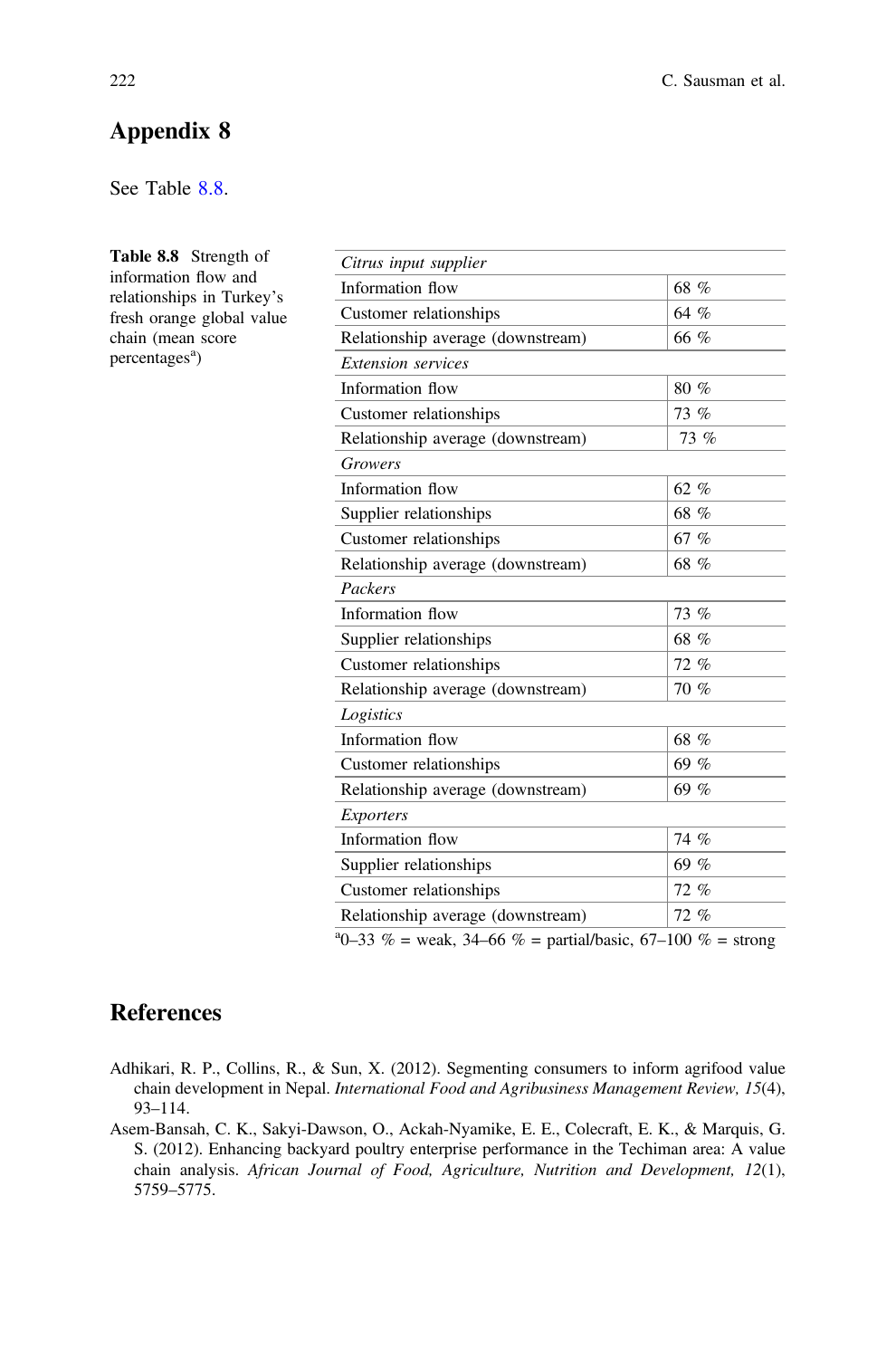- <span id="page-28-0"></span>Baldacci, E., Benedict, C., Sanjeev, G., & Qiang, C. (2008). Social spending, human capital, and growth in developing countries. *World Development, 36*(8), 1317–1341.
- Binswanger-Mkhize, H., & McCalla, A. F. (2010). The changing context and prospects for agricultural and rural development in Africa. In R. Evenson & P. Pingali (Eds.), *Handbook of agricultural economics* (Vol. 4, pp. 3591–3712). Amsterdam: Elsevier/North-Holland.
- Bonney, L., Clark, R., Collins, R., & Fearne, A. (2007). From serendipity to sustainable competitive advantage: Insights from Houston's Farm and their journey of co-innovation. *Supply Chain Management: An International Journal, 12*(6), 395–399.
- Bonney, L., Clark, L., Collins, R., & Fearne, A. (2008). *Value chain innovation: A diagnostic assessment of opportunities for market development and process improvement in the Coles-Simplot frozen vegetable value chain*. The University of Queensland, Australia: Tasmanian Institute of Agricultural Research.
- Campbell, R. (2008) Briefing paper: Key elements of the value chain approach. *US aid/ accelerated microenterprise advancement project*. [Online]. <http://bit.ly/laDjrG>. Accessed 27 June 2012.
- Carson, S. J., Madhok, A., Varman, R., & John, G. (2003). Information processing moderators of the effectiveness of trust-based governance in interfirm R&D collaboration. *Organization Science, 14*(1), 45–56.
- Christopher, M. (2011). *Logistics and supply chain management* (4th ed.). Dorchester: Pearson Education Limited.
- Christopher, M., & Juttner, U. (2000). Supply chain relationships: Making the transition to closer integration. *International Journal of Logistics: Research and Applications, 3*(1), 5–23.
- Collins, R. (2009). Value chain management and postharvest handling: Partners in competitiveness. In W. J. Florkowski, R. L. Shewfelt, B. Brueckner, & S. E. Prussia (Eds.), *Postharvest handling: A systems approach*. San Diego, CA: Elsevier.
- Cousins, P. D., & Menguc, B. (2006). The implications of socialization and integration in supply chain management. *Journal of Operations Management, 24*(5), 604–620.
- Cruickshank, J. A. (2009). A play for rurality—Modernization versus local autonomy. *Journal of Rural Studies, 25*(1), 98–107.
- Davis, J. H., & Goldberg, R. (1957). *A concept of agribusiness*. Cambridge, MA: Harvard University Press.
- Delbufalo, E. (2012). Outcomes of inter-organizational trust in supply chain relationships: A systematic literature review and a meta-analysis of the empirical evidence. *Supply Chain Management: An International Journal, 17*(4), 377–402.
- Drucker, P. F. (1999). *Management challenges for the 21st century*. Cambridge, MA: Harper Business School Press.
- Dyer, J. H., & Singhe, H. (1998). The relational view: Cooperative strategy and sources of interorganizational competitive advantage. *Academy of Management Review, 23*(4), 660–679.
- Etablissement Autonome de Contrôle et de Coordination des Exportations (EACCE). (2011). <http://web2.eacce.org.ma>. Accessed 27 June 2012.
- FAO. (2013). *FAO statistics*. [Online]. [http://faostat.fao.org.](http://faostat.fao.org) Accessed 20 December 2013.
- Fearne, A., Garcia Martinez, M., & Dent, B. (2012). Dimensions of sustainable value chains: Implications for value chain analysis. *Supply Chain Management: An International Journal, 17* (6), 575–581.
- Fearne, A. (2009). *Sustainable food and wine value chains*. Australia: Government of South Australia.
- Felgate, M. K., Fearne, A., & DiFalco, S. (2011). Analysing the impact of supermarket promotions: A case study using Tesco Clubcard Data in the UK. In *Kent business school working paper series* (No. 234).Canterbury: Kent Business School.
- Francis, M. (2000). Mapping information flows. In P. Hines (Ed.), *Value stream management* (pp. 53–68). London: Pearson Education.
- Gereffi, G. (1999). International trade and industrial upgrading in the apparel commodity chain. *Journal of International Economics, 48*(1), 37–70.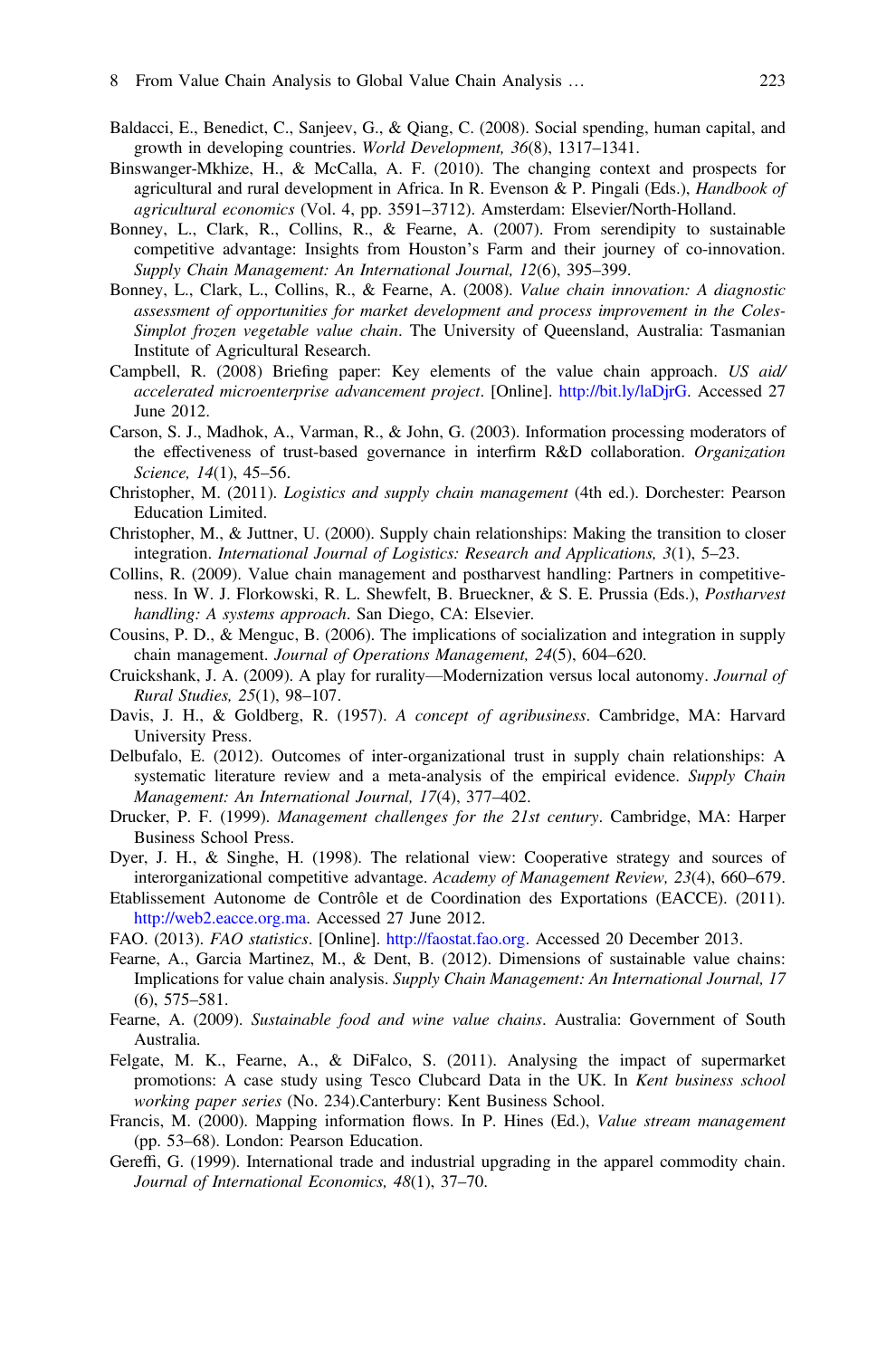- <span id="page-29-0"></span>Gereffi, G., Humphrey, J., & Sturgeon, T. J. (2005). The governance of global value chains. *Review of International Political Economy, 12*(1), 78–104.
- Handfeld, R. B., & Bechtel, C. (2002). The role of trust and relationship structure in improving supply chain responsiveness. *Industrial Marketing Management, 31*(4), 367–382.
- Hines, P., & Rich, N. (1997). The seven value stream mapping tools. *International Journal of Operations and Production Management, 7*(1), 46–64.
- Hodgson, R. W. (1967). Horticultural varieties of citrus. In W. Reuther, J. H. Webber, & L. D. Batchelor (Eds.), *The citrus industry. Volume I: History, world distribution, botany, and varieties*. California: University of California.
- Humphrey, J., & Schmitz, H. (2002). Developing country firms in the world economy: Governance and upgrading in global value chains. In *INEF report.* Germany: University of Duisburg.
- Jones, D. T., & Simons, D. (2000). Future directions for the supply side of ECR in ECR in the Third Millennium. In D. Corsten and D.T. Jones (Eds), Academic Perspectives on the Future of Consumer Goods Industry. Brussels: ECR
- Kannana, V. R., & Tanb, K. C. (2005). Just in time, total quality management, and supply chain management: Understanding their linkages and impact on business performance. *Omega, 33*, 153–162.
- Kaplinsky, R. (2000). Is globalisation all it is cracked up to be? *Journal of International Political Economy, 7*(5), 1–21.
- Kaplinsky, R., & Morris, M. (2002). *A handbook for value chain research*. Brighton: Institute of Development Studies.
- Li, S., Ragu-Nathan, B., Ragu-Nathan, T. S., & Rao, S. S. (2006). The impact of supply chain management practices on competitive advantage and organizational performance. *Omega, 34* (2), 107–124.
- Lindberg, E., Nilsson, O. L. F., & Surry, Y. (2006). *National agricultural policies synthesis report*. Working paper, MEDFROL project.
- Lindic, J., & da Silva, C. M. (2011). Value proposition as a catalyst for a customer focused innovation. *Management Decision, 49*(10), 1694–1708.
- Marsden, T., Banks, J., Renting, H., & Van Der Ploeg, J. D. (2001). The road towards sustainable rural development: Issues of theory, policy and research practice. *Journal of Environmental Policy and Planning, 3*(2), 75–83.
- McGuffog, T., & Wadsley, N. (1999). The general principles of value chain management. *Supply Chain Management: An International Journal, 4*(5), 218–225.
- Mili, S., & Martínez, C. (2012). *Sourcing agricultural produce from MPCs and Turkey into the EU: A buyer market research in Spain*. Working paper, Spanish National Research Council.
- Montgomery, S. (2009). Crop production in the mediterranean partner countries continues to increase. In *Agriculture and* fi*sheries*. Luxembourg: Eurostat.
- Nabli, M. K. (2004). *Jobs, growth and governance in the middle east and north Africa*. Washington, DC: The World Bank.
- North, D. C. (1990). *Institutions, institutional change and economic performance*. Cambridge: Cambridge University Press.
- Porter, M. E. (1990). *The competitive advantage of nations*. New York: Free Press.
- Rieple, A., & Singh, R. (2010). A value chain analysis of the organic cotton industry: The case retailers and Indian suppliers. *Ecological Economics, 69*, 2292–2302.
- Roy, D., & Thorat, A. (2008). Success in high value horticultural export markets for the small farmers: The case of Mahagrapes in India. *World Development, 36*(10), 1874–1890.
- Schmitz, H. (2005). *Value chain analysis for policy-makers and practitioners*. Geneva: International Labor Organization.
- Simons, D., Francis, M., & Fearne, A. (2003). Identifying the determinants of value in the U.K. red meat industry: A value chain analysis approach. *Journal on Chain and Network, Science, 3*(2), 109–121.